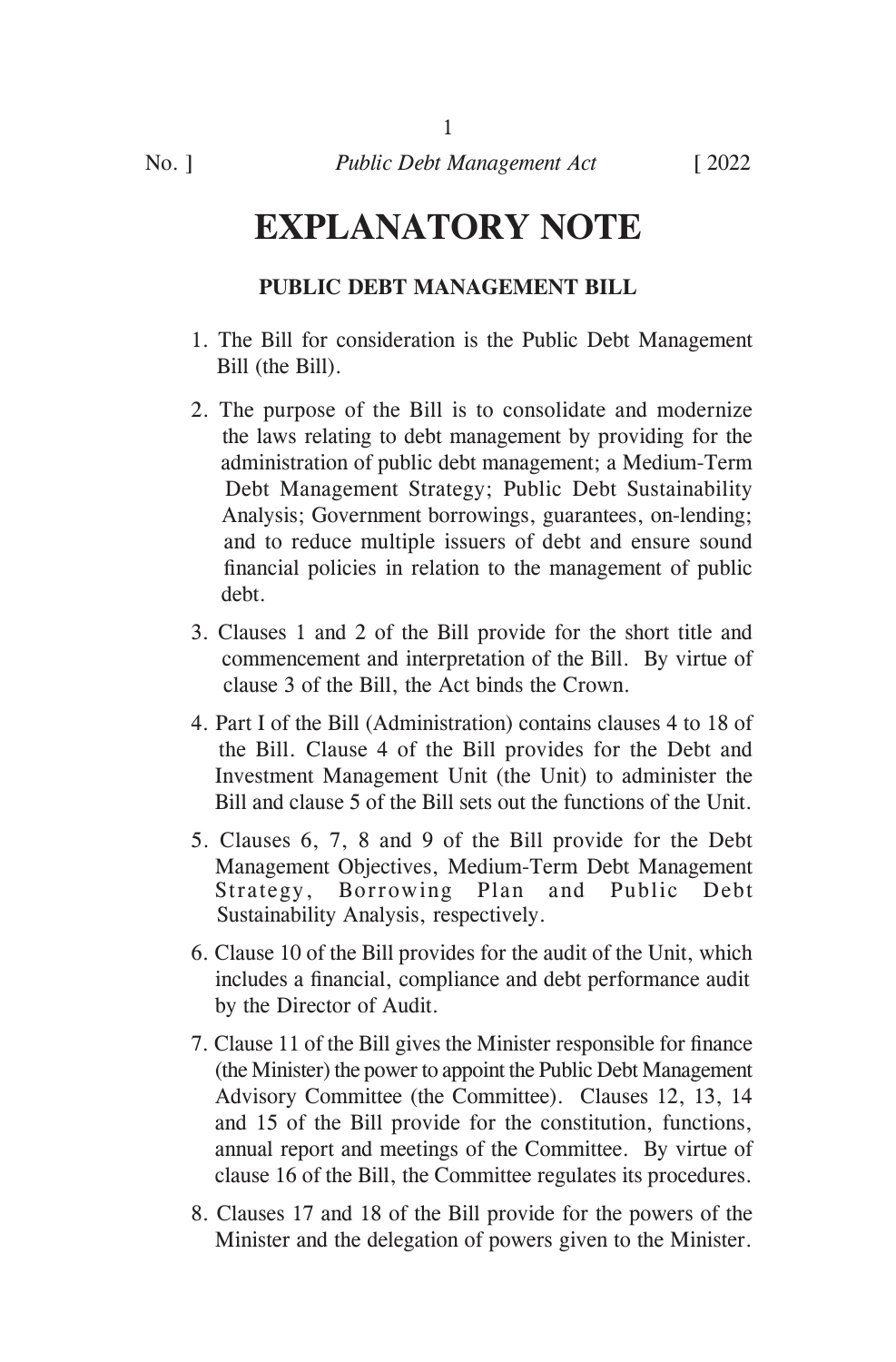- 9. Part II of the Bill (Government Borrowing) contains clauses 19 to 34 of the Bill. Clause 19 of the Bill authorizes the Minister to borrow by loans and Government securities to meet the fiscal requirements of Government and clause 20 of the Bill sets out the terms and conditions applicable for Government borrowing.
- 10. Clause 21 of the Bill provides for the issue of a certificate while clause 22 of the Bill provides for the issue of a duplicate certificate in a case where a certificate is lost, defaced or destroyed. Clause 23 of the Bill provides for the proceeds of funds borrowed by Government, while clauses 24 and 25 of the Bill provide for effecting payment and repayment.
- 11. Clause 26 of the Bill allows the Government to tax interest from income from Government securities and clause 27 provides for the establishment and maintenance of a Register of Government Securities.
- 12. Clause 28 of the Bill authorizes the Minister to borrow treasury bonds and treasury notes in order to meet the fiscal requirements of the Government. Clause 29 of the Bill sets out the conditions for the issue of treasury bonds and treasury notes.
- 13.Clause 30 of the Bill provides for interest on treasury bonds and treasury notes while clause 31 of the Bill provides for the effect of treasury bonds and treasury notes on the death of a holder.
- 14. By virtue of clause 32 of the Bill, the Minister may borrow money by treasury bills. Clause 33 of the Bill sets out the conditions for the issue of treasury bills. Clause 34 of the Bill provides for the issuance of treasury bills in an amount and currency as the Minister determines.
- 15. Part III of the Bill (Government Guarantees) contains clauses 35 to 47 of the Bill. Clause 35 of the Bill sets out particular definitions for terms used under Part III of the Bill. Clause 36 of the Bill provides for the application for a Government guarantee. Clause 37 of the Bill provides for the evaluation of an application for a Government guarantee.
- 16. By virtue of clause 38 of the Bill, the Unit provides a recommendation for the grant or refusal of an application for a Government Guarantee. Under clauses 39 and 41 of the Bill, the Minister provides a notice for the approval or refusal of an application for a Government guarantee.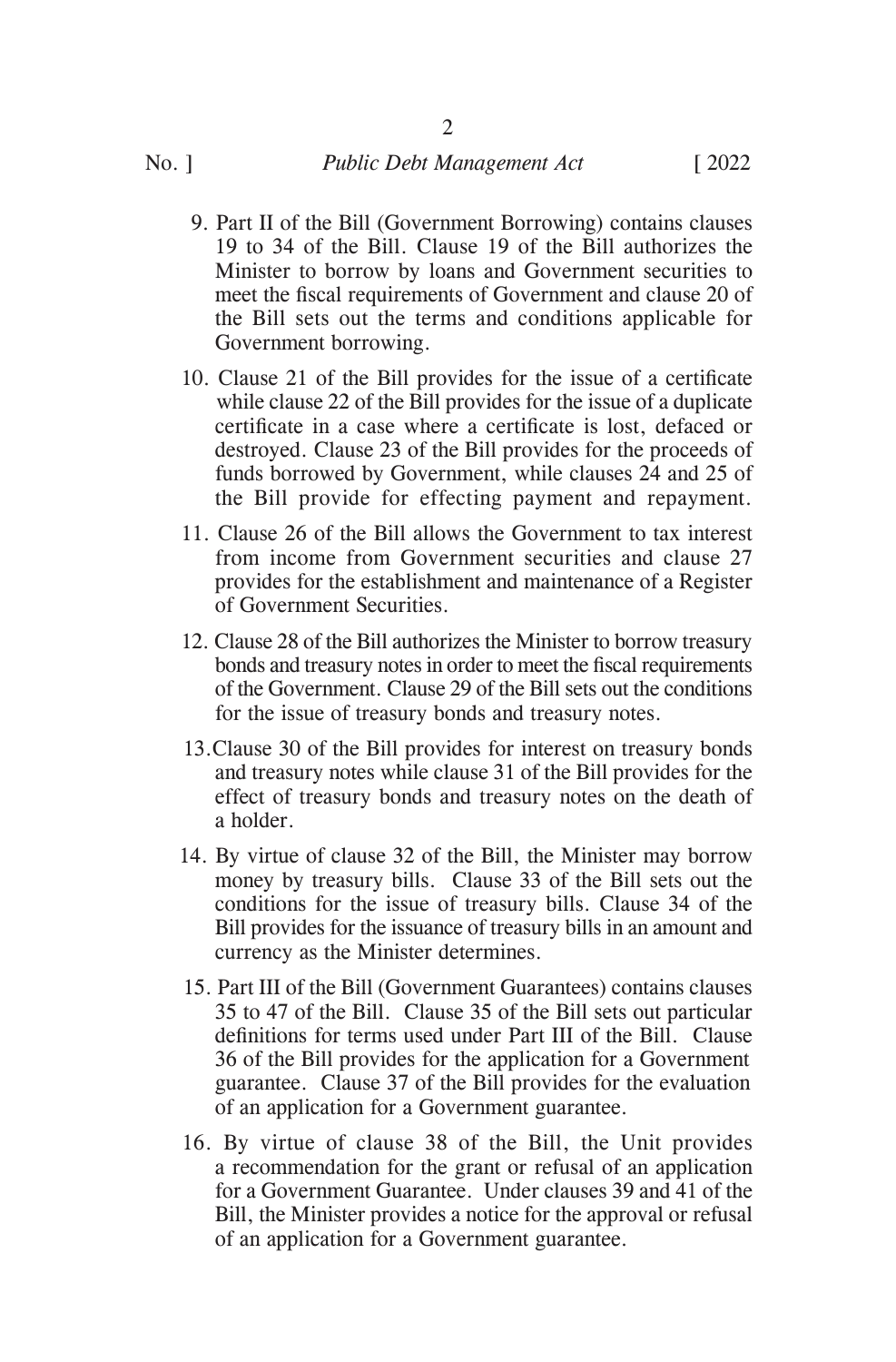3

- 17. By virtue of clause 40 of the Bill, a Government guarantee is subject to an affirmative resolution in accordance with the Public Finance Management Act, No. 14 of 2020.
- 18. Clauses 42 and 43 of the Bill provide for the execution of a Government guarantee and the payment of fees and other expenses relating to the Government guarantee. Clauses 44 and 45 of the Bill provide for default of a borrower on a Government guarantee and the recovery of money paid by the Government on behalf of the borrower. Clause 46 of the Bill provides for the establishment and maintenance of a Register of Government Guarantees. Clause 47 of the Bill provides for the reporting of Government guarantees and non-guaranteed debt.
- 19. Part IV of the Bill (Government On-Lending) contains clauses 48 to 58 of the Bill. By virtue of clause 48 of the Bill, the Minister is required to establish, by an affirmative resolution of Parliament, a maximum amount for on-lending by Government within a financial year. Clause 49 of the Bill provides for an application for Government on-lending while clause 50 provides for the evaluation of an application for Government on-lending.
- 20. Clauses 51, 52, 53 and 54 of the Bill provide for the recommendation of the Unit, a notice of refusal of an application for Government on-lending, the grant of Government on-lending and a notice of approval of an application for Government on-lending to a statutory body.
- 21. Clause 55 of the Bill provides for the execution of Government on-lending while clauses 56, 57 and 58 of the Bill provide for the payment of interest, fees for Government on-lending and recovery of money paid by the Government on behalf of the borrower.
- 22. Part V of the Bill (Miscellaneous) contains clauses 59 to 66 of the Bill. Clause 59 of the Bill requires the Minister to report annually to Parliament on public debt management activities. Clause 60 of the Bill provides for unauthorized borrowing, guarantees and on-lending. Clauses 61 and 62 of the Bill provide for confidentiality of information and exemption from stamp duty.
- 23. Clauses 63, 64, 65 and 66 of the Bill contain provisions for Regulations, repeal, transitional and savings.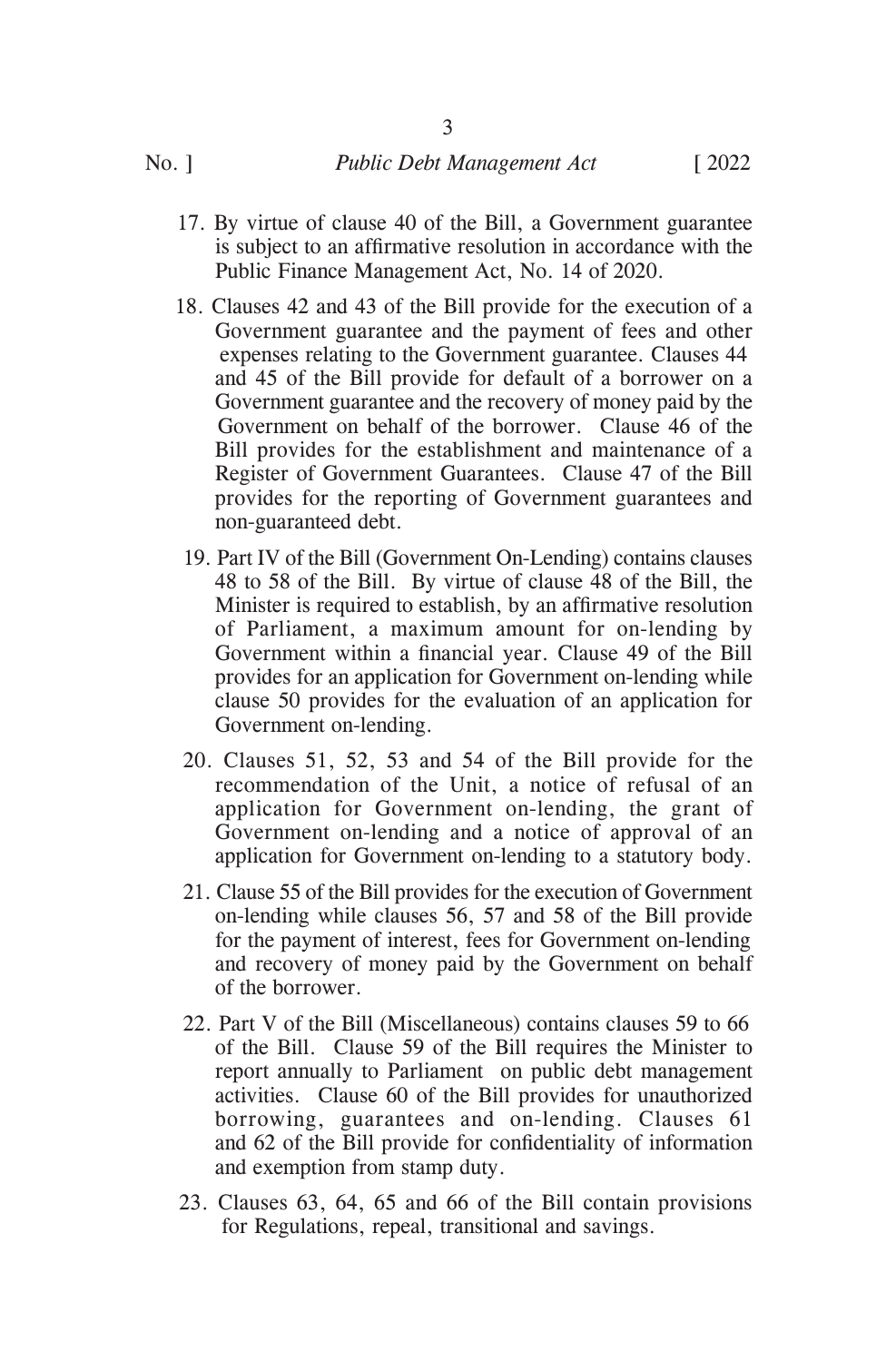# **SAINT LUCIA**

# **No. of 2022**

# **ARRANGEMENT OF SECTIONS**

*Section*

### **PRELIMINARY**

- 1. Short title and commencement
- 2. Interpretation
- 3. Act binds the Crown

# **PART I ADMINISTRATION**

### *Division 1 Debt and Investment Management Unit*

- 4. Administration of this Act
- 5. Functions of the Unit
- 6. Debt Management Objectives
- 7. Medium-Term Debt Management Strategy
- 8. Borrowing Plan
- 9. Public Debt Sustainability Analysis
- 10. Audit of the Unit

### *Division 2*

### *Public Debt Management Advisory Committee*

- 11. Appointment of the Public Debt Management Advisory Committee
- 12. Constitution of the Committee
- 13. Functions of the Committee
- 14. Annual report of the Committee
- 15. Meetings of the Committee
- 16. Committee to regulate its procedures

# *Division 3 Powers of the Minister and Delegation of Powers*

- 17. Powers of the Minister
- 18. Delegation of powers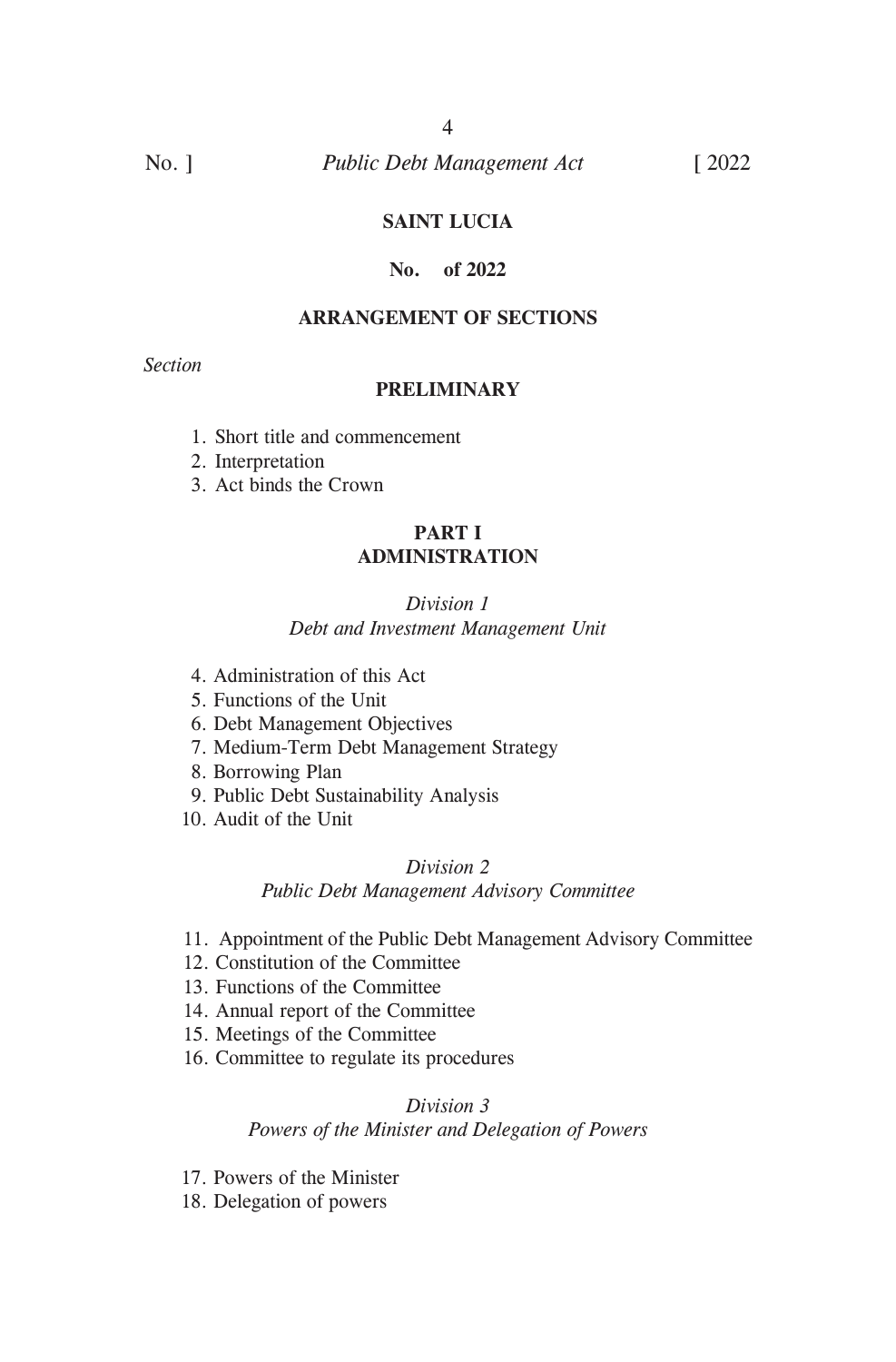### **PART II GOVERNMENT BORROWING**

### *Division 1*

### *Government Borrowing: General*

- 19. Government borrowing to meet fiscal requirements
- 20. Terms and conditions for Government borrowing
- 21. Issue of certificate
- 22. Duplicate certificate
- 23. Proceeds of funds borrowed by Government
- 24. Effecting payment
- 25. Repayment
- 26. Tax on interest from income from Government securities and deduction at source
- 27. Register of Government Securities

# *Division 2*

*Government Borrrowing by Treasury Bonds and Treasury Notes*

- 28. Government borrowing by treasury bonds and treasury notes
- 29. Conditions for issue of treasury bonds and treasury notes
- 30. Interest on treasury bonds and treasury notes
- 31. Effect of treasury bonds and treasury notes on the death of holder

### *Division 3*

### *Government Borrowing by Treasury Bills*

- 32. Government borrowing by treasury bills
- 33. Conditions for issue of treasury bills
- 34. Amount and currency of treasury bills

# **PART III GOVERNMENT GUARANTEES**

- 35. Interpretation of this Part
- 36. Application for Government guarantee
- 37. Evaluation of an application for Government guarantee
- 38. Recommendation of the Unit
- 39. Notice of refusal of an application for Government guarantee
- 40. Grant of Government guarantee
- 41. Notice of approval of an application for Government guarantee
- 42. Execution of Government guarantee
- 43. Payment of fees and other expenses relating to Government guarantee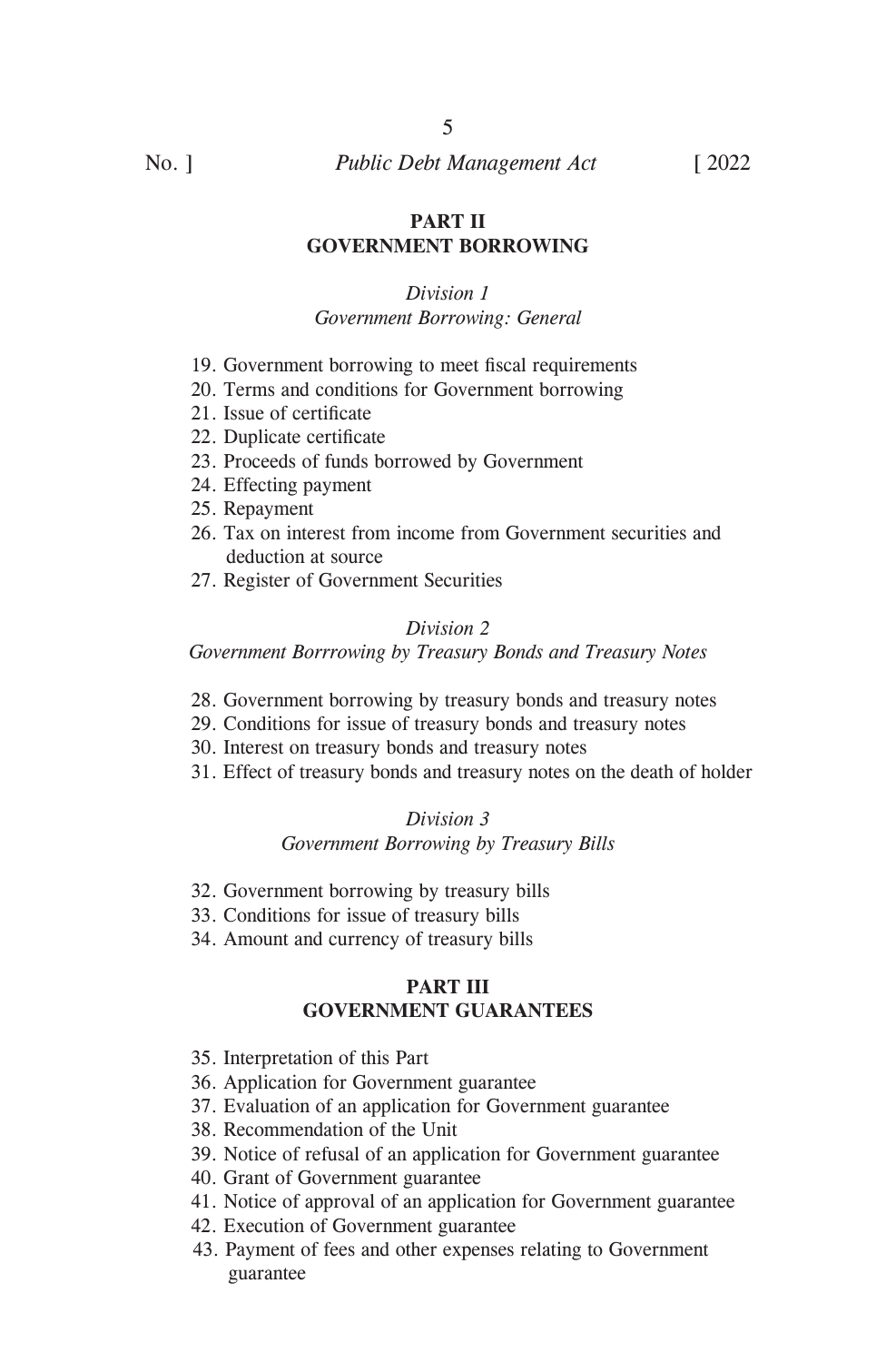- 44. Default by borrower on Government guarantee
- 45. Recovery of money paid by the Government on behalf of the borrower
- 46. Register of Government guarantees

# *Division 4 Debt Reporting Requirements*

47. Reporting on debt

# **PART IV GOVERNMENT ON-LENDING**

- 48. Ceiling amount for Government on-lending
- 49. Application for Government on-lending
- 50. Evaluation of an application for Government on-lending
- 51. Recommendation of the Unit
- 52. Notice of refusal of an application for Government on-lending
- 53. Grant of Government on-lending
- 54. Notice of approval of an application for Government on-lending
- 55. Execution of Government on-lending
- 56. Payment of interest
- 57. Fees for Government on-lending
- 58. Recovery of money paid by the Government on behalf of the borrower

# **PART V MISCELLANEOUS**

- 59. Reporting to Parliament
- 60. Unauthorized Government borrowing, guarantees and on-lending
- 61. Confidentiality of information
- 62. Exemption from stamp duty
- 63. Regulations
- 64. Repeal
- 65. Transitional
- 66. Savings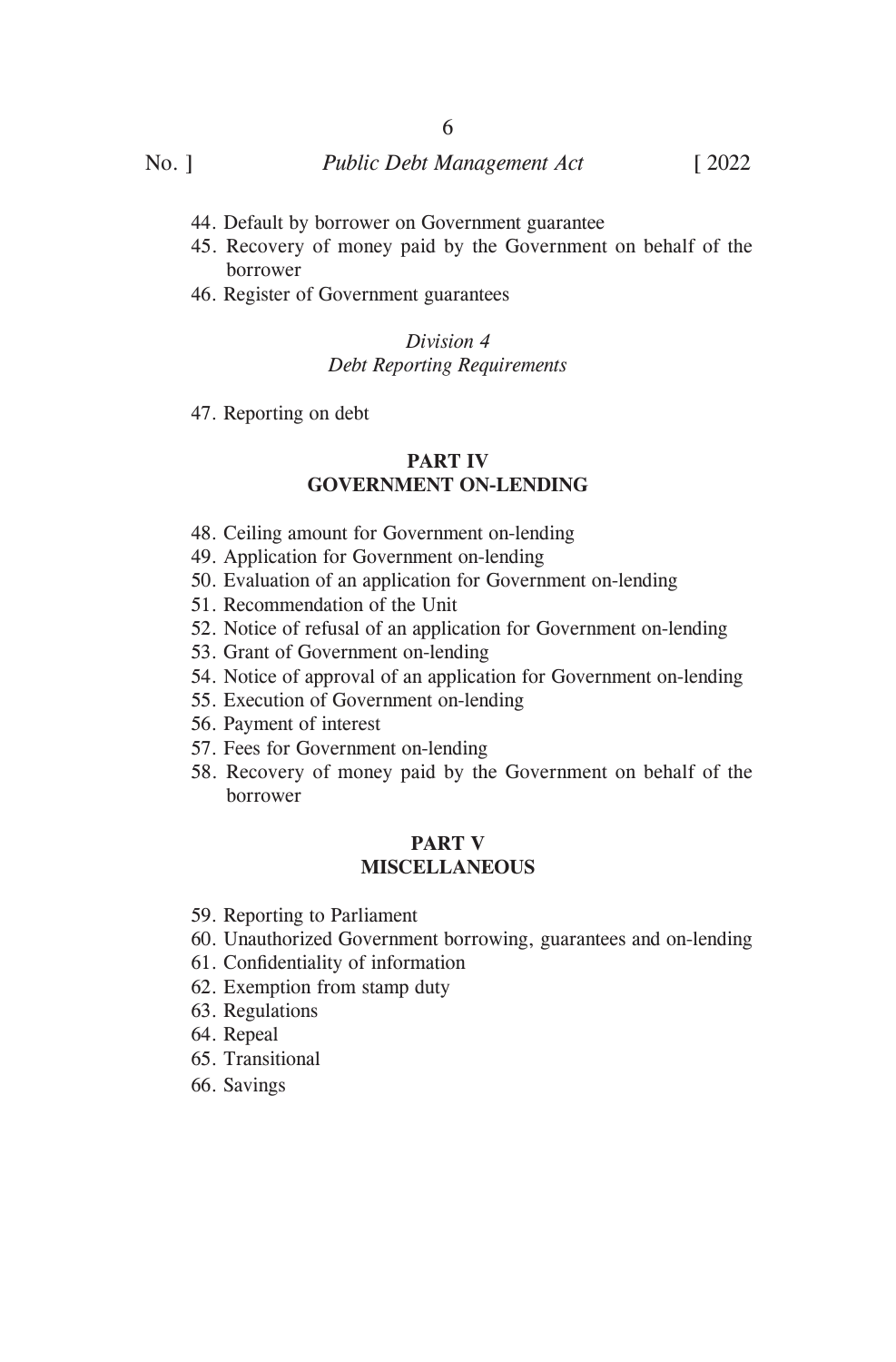# **SAINT LUCIA**

# **No. of 2022**

**AN ACT** to consolidate and modernize the laws relating to debt management by providing for the administration of public debt management; a Medium-Term Debt Management Strategy; a Public Debt Sustainability Analysis; Government borrowings, guarantees, onlending; and to reduce multiple issuers of debt and ensure sound financial policies in relation to the management of public debt and related matters.

**BE IT ENACTED** by the Queen's Most Excellent Majesty, by and with the advice and consent of the House of Assembly and the Senate of Saint Lucia, and by the authority of the same, as follows:

 $[$   $]$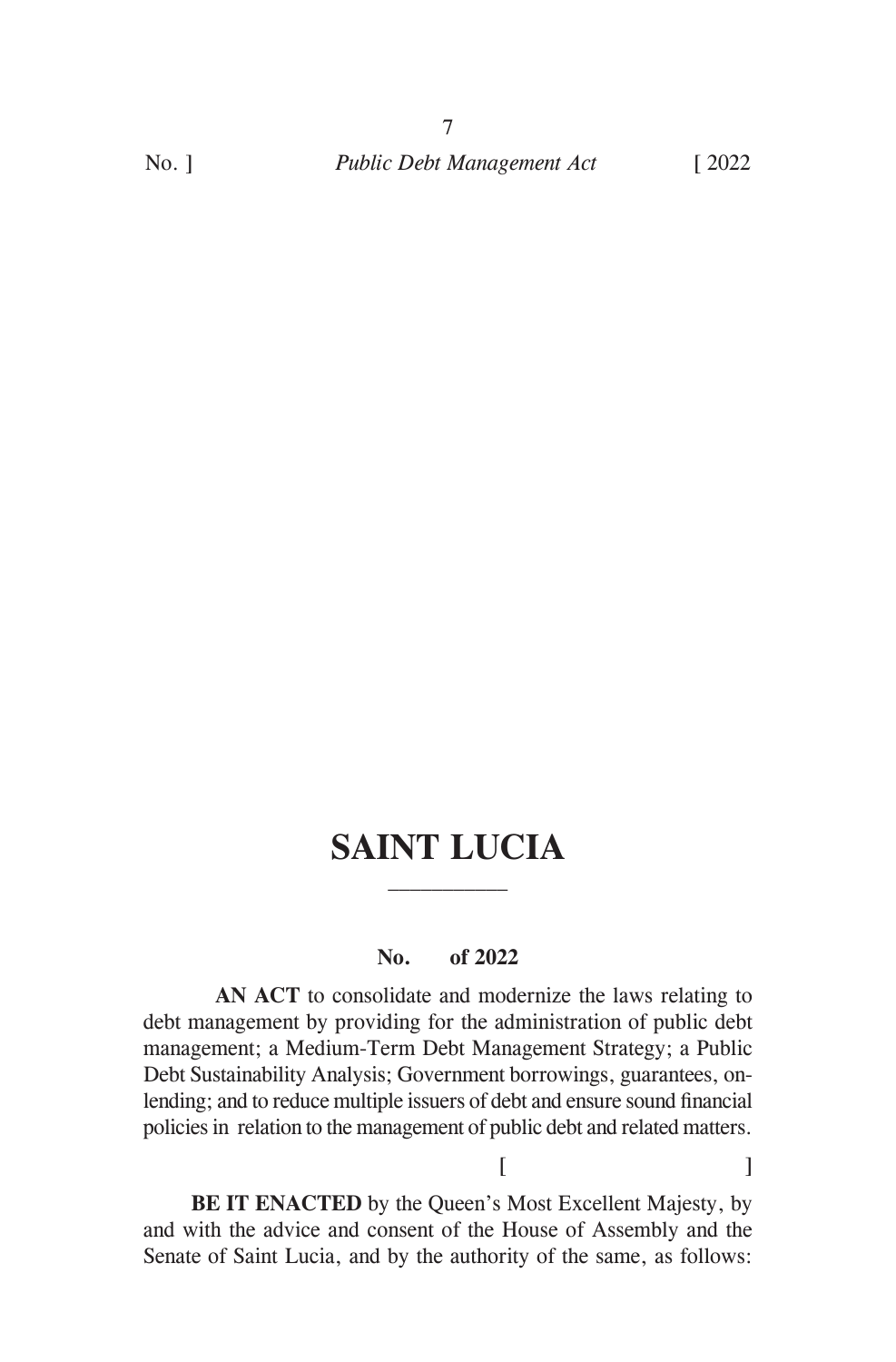### **PRELIMINARY**

### **Short title and commencement**

**1.**—(1) This Act may be cited as the Public Debt Management Act, 2022.

(2) This Act shall come into force on a date to be fixed by the Minister by Order published in the *Gazette*.

### **Interpretation**

 $2.-(1)$  In this Act —

- "AccountantGeneral"meansthe public officerwho is appointed to hold the office of Accountant General in the Department;
- "agent" means a person who is appointed under section 17(1)  $(a)(ii)$ :
- "annual auction calendar" means the calendar under section 5(2)(a)(iv);
- "approved Strategy" means the Medium-Term Debt Management Strategy approved under section 17(1)(e);
- "Assistant Director, Debt and Investment" means the public officer who is appointed by the Public Service Commission to hold the office of Assistant Director, Debt and Investment in the Department;
- "book entry" means the record of the holding and ownership of Government securities in a non-certificated form or non-physical form through a computerized system that is established and maintained by the Department or an agent of the Department;
- "borrowing" means to obtain or receive money on a Government debt instrument for public services with an agreement that the money is repaid;

"Borrowing Plan" means the Borrowing Plan under section 8;

"budget" has the meaning assigned under section 2 of the Public Finance Management Act, No. 14 of 2020;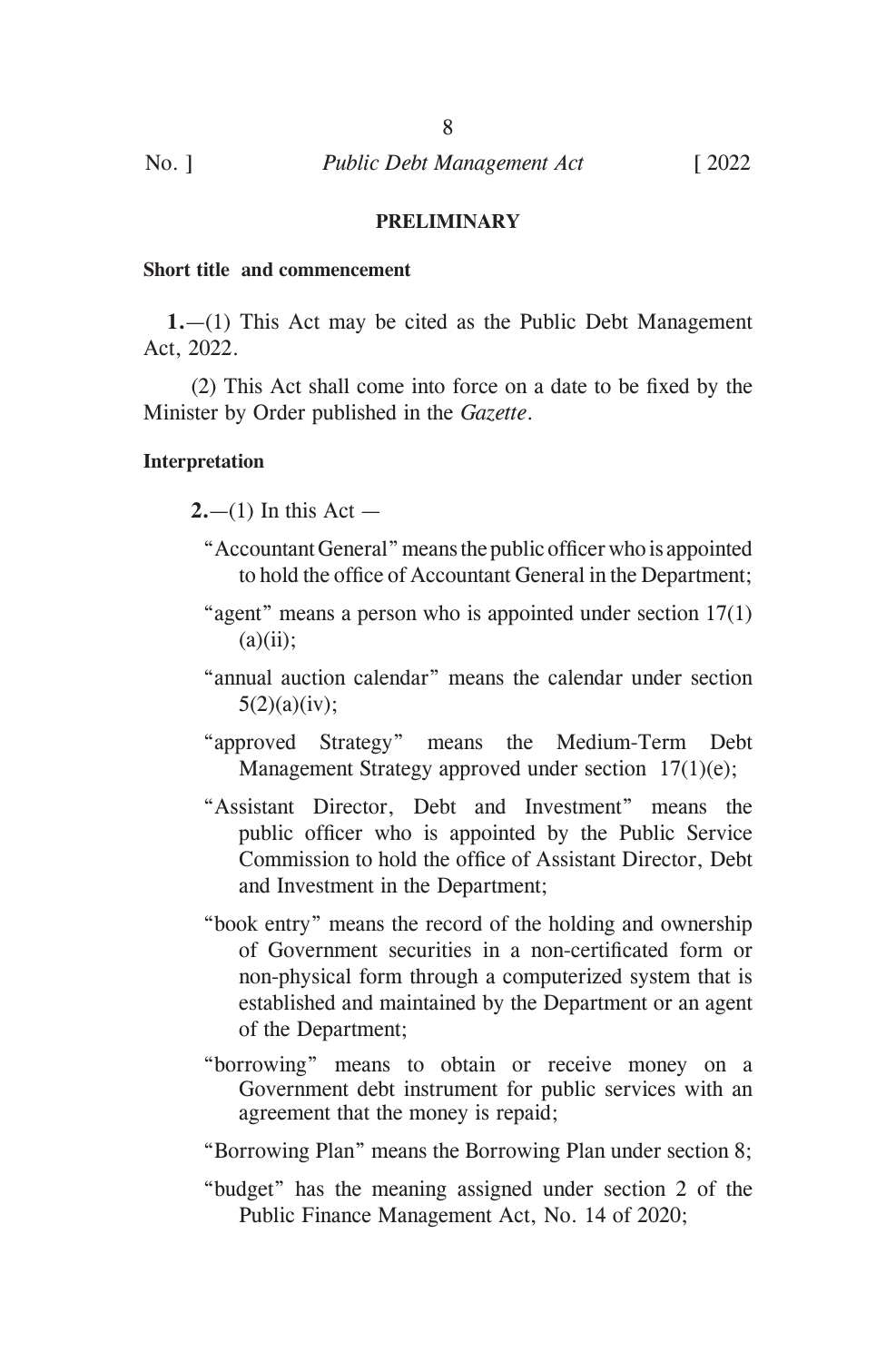"Central Government" —

- (a) means a ministry, a department or an office of Government;
- (b) does not include a statutory body;

"Central Government debt" —

- (a) means all Central Government outstanding stock of direct contractual liabilities;
- (b) includes
	- (i) advances,
	- (ii) arrears,
	- (iii) compensation claims,
	- (iv) Government securities,
	- (v) loans,
	- (vi) overdrafts, and
	- (vii) promissory notes;
- "Chairperson" means the Chairperson appointed under section  $12(1)(a);$
- "Committee" means the Public Debt Management Advisory Committee appointed under section 11;
- "Comptroller of Inland Revenue" means the Comptroller under the Income Tax Act, Cap. 15.02;
- "Consolidated Fund" means the Consolidated Fund under section 77 of the Constitution of Saint Lucia. Cap. 1.01;
- "debt financing" means financing through Government borrowing;

"debt management activities" includes —

- (a) Government borrowing;
- (b) Government guarantee;
- (c) Government on-lending;
- (d) any other method used by the Government to reduce or pay debts;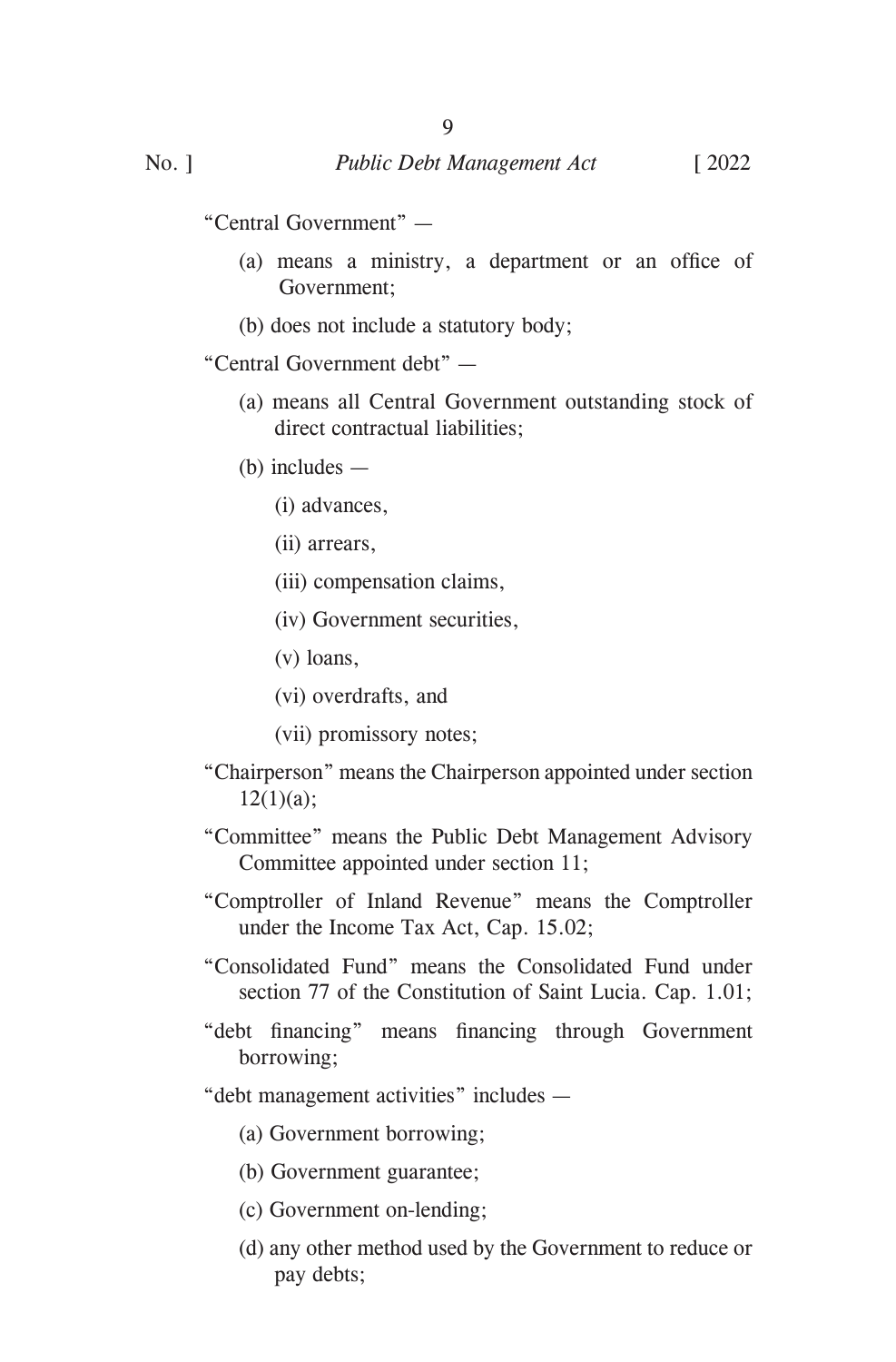"Department" means the Department responsible for finance;

- "Deputy Chairperson" means the Deputy Chairperson appointed under section 12(1)(b);
- "Deputy Director of Finance, Debt and Investment" means the public officer who is appointed by the Public Service Commission to hold the office of Deputy Director of Finance, Debt and Investment in the Department;
- "Director of Finance" means the public officer who is appointed by the Public Service Commission to hold the office of Director of Finance in the Department;
- "Eastern Caribbean Central Bank" means the Eastern Caribbean Central Bank established under Article 3 of the Agreement establishing the Eastern Caribbean Central Bank made on the 5<sup>th</sup> day of July, 1983, the text of which is set out in the Eastern Caribbean Central Bank Agreement Act, Cap. 19.07;
	- "Eastern Caribbean Central Securities Depository Limited" means the wholly-owned subsidiary of the Eastern Caribbean Securities Exchange Limited that is —
		- (a) incorporated in and under the Companies Act, 1996 of St. Christopher and Nevis; and
		- (b) licensed and regulated by the Eastern Caribbean Securities Regulatory Commission under the Securities Act, Cap. 12.18;
- "Eastern Caribbean Securities Exchange Limited" means the Eastern Caribbean Securities Exchange Limited established under section 5 of the Securities Act, Cap. 12.18;
- "Economic Development Division" means the unit within the Department responsible for economic development;
- "financial year" has the meaning assigned under the Public Finance Management Act, No. 14 of 2020;
- "Government agency" has the meaning assigned under the Public Finance Management Act, No. 14 of 2020;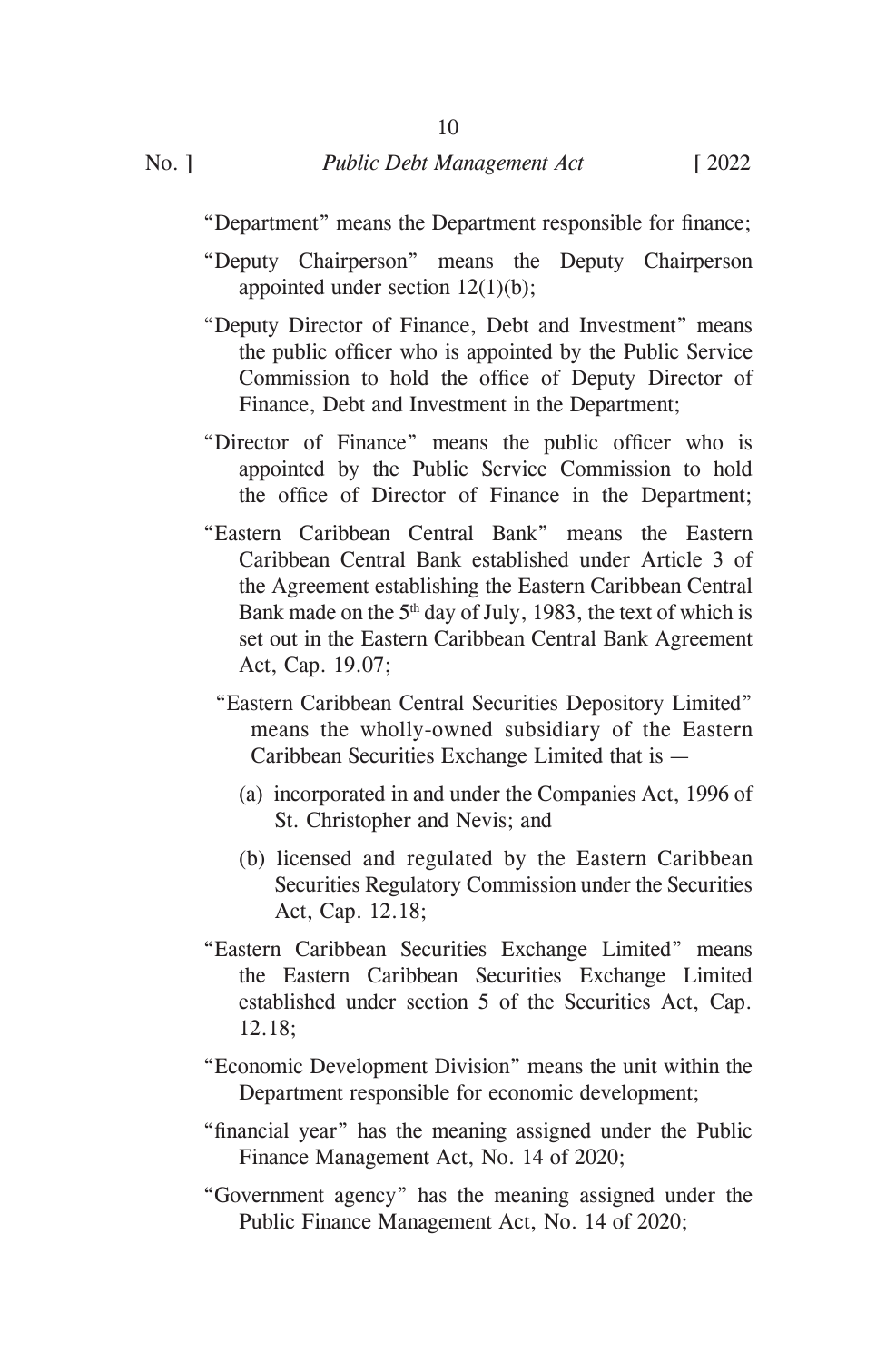"Government borrowing" includes borrowing —

11

(a) by loans;

- (b) by Government securities;
- "Government debt" means money borrowed and to be repaid by Central Government;

"Government debt instrument" means —

 (a) a financial claim that requires payment of interest or principal, or interest and principal, by the Government to the creditor, at a future date;

(b) includes —

- (i) special drawing rights, currency and deposits,
- (ii) debt securities,
- (iii) a loan, insurance, pension, standardized guarantee schemes,
- (iv) other accounts payable and receivable;
- "Government debt management" means the process of establishing and executing a plan for managing the Government debt, in order to raise funding at the lowest possible cost over a medium to long term, that is consistent with a prudent degree of risk;
- "Government guarantee" means an explicit commitment by the Government to pay for a loan obligation of the borrower in a case where the borrower of the guarantee is unable to pay;
- "Government on-lending" means the procedure by which Government borrows funds and lends the proceeds to a statutory body as credit;

"Government securities" —

(a) means a type of debt security that is issued in the name of and on behalf of Central Government;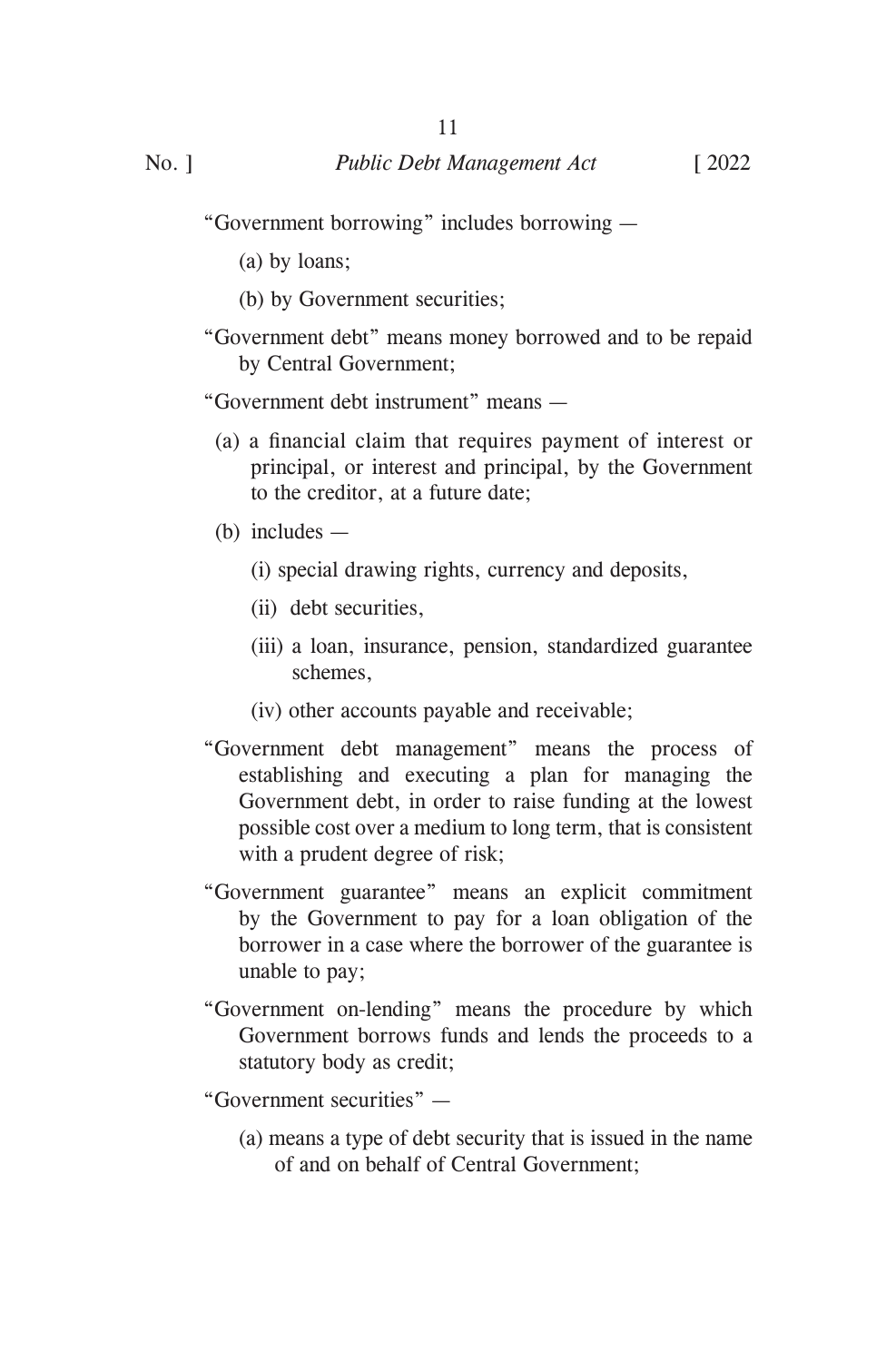(b) includes —

(i) debentures,

(ii) treasury bills,

(iii) treasury bonds,

(iv) treasury notes;

"holder" —

- (a) means the person entered in the register as the holder of Government securities or Government guarantee; and
- (b) includes the personal representatives of a person referred to under paragraph (a);
- "investor" means an individual, a person, group, broker dealer, organization, firm or company that purchases Government securities;

 "long-term" means a period exceeding five years;

"medium-term" means a period not exceeding five years;

 "Minister" means the Minister responsible for finance;

- "non-guaranteed debt" means public debt contracted by a borrower, without approval of Parliament;
- "participating Government" means a Government which is party to the Agreement establishing the Eastern Caribbean Securities Regulatory Commission made on the  $24<sup>th</sup>$  day of November, 2000, the text of which is set out in the Schedule to the Securities Act, Cap. 12.18;
- "paying agent" includes a corporate trust, trust department of a bank or trust company that makes principal or interest payments on behalf of the Government;
- "Permanent Secretary" means the Permanent Secretary within the Department;
- "Public Accounts" has the meaning assigned under section 84 of the Constitution of Saint Lucia, Cap. 1.01;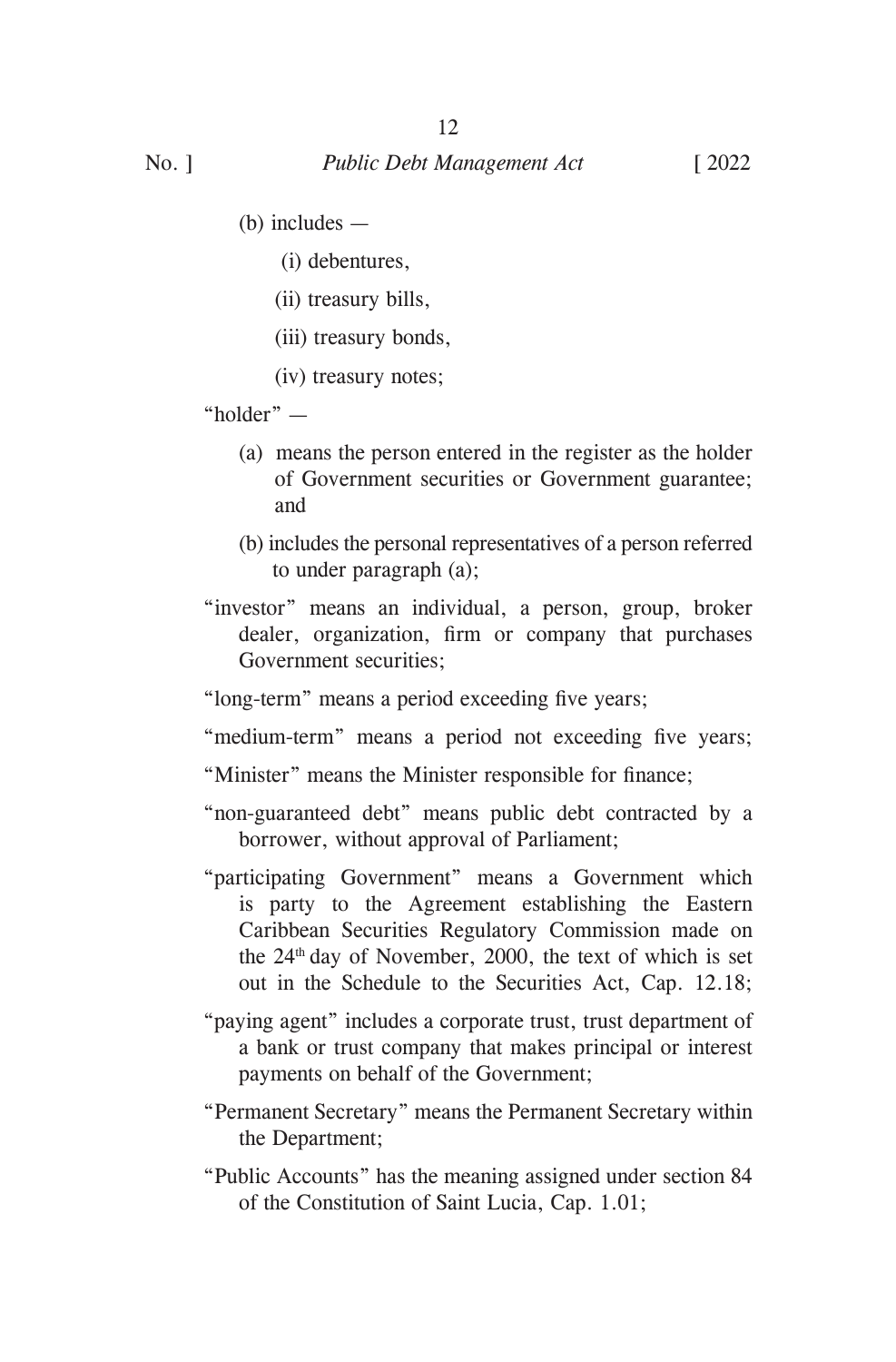"public debt" includes —

- (a) Central Government debt;
- (b) a Government guarantee;
- (c) a non-guaranteed debt;
- "public debt statistical bulletins" means the document that provides —
	- (a) a brief overview of the Government's debt position on a quarterly basis and debt reported by a statutory body;
	- (b) data on funding performance against benchmarks, government debt service variances, risk performance and other public debt related matters;
- "public debt sustainability analysis" means the analysis under section 9;
- "public sector" means Central Government, statutory bodies and state-owned enterprises;

"publish" in relation to a document, includes —

- (a) publishing a document in a newspaper, *Gazette* or other publication of general circulation;
- (b) publishing an abridged or summary version of a document without losing the core content of the document;
- (c) making a document available for reference at a public library, Government agency or in the archives of that Government agency;
- (d) posting a document on the website of the Government;
- "real gross domestic product" means the level of gross domestic product at constant prices at market prices;

"register" —

- (a) in relation to Government securities, means the Register of Government Securities under section 27;
- (b) in relation to Government guarantees, means the Register of Government Guarantees under section 46;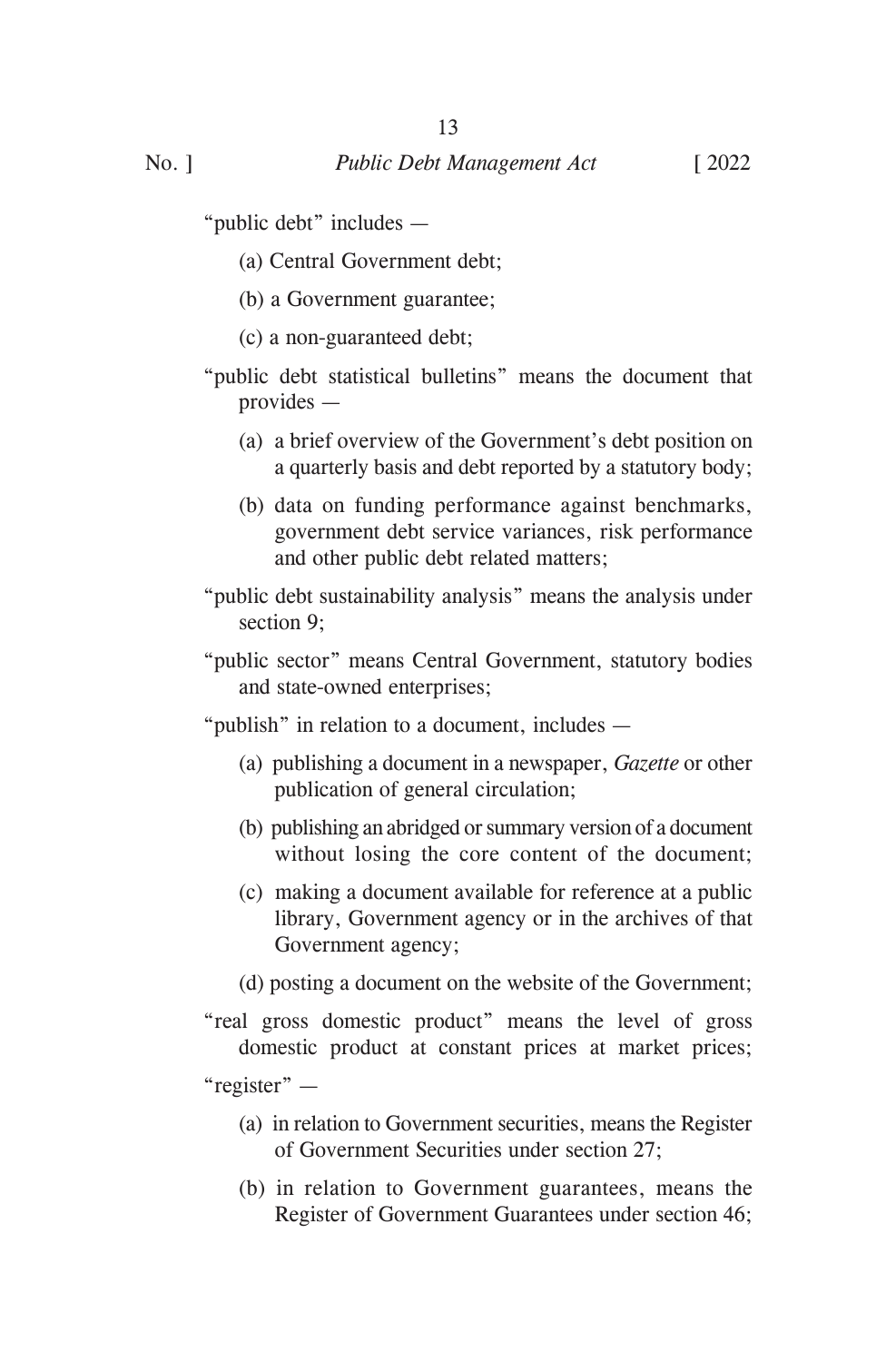"repealed Acts" means the Acts repealed under section 64;

"Research and Policy Division" means the unit within the Department responsible for research and policy;

"securities exchange" —

(a) means a market, exchange, place or facility which provides for bringing together on a regular basis purchasers and sellers of securities, and sets rules for the execution of securities transactions or for the negotiation or conclusion of sales and purchases of securities;

(b) does not include —

—

- (i) the office or facilities of a member of a licensed securities exchange, or
- (ii) the office or facilities of a clearing agency or securities depository;
- "Securities Registry" means the register kept by the Eastern Caribbean Central Securities Depository Limited;
- "state-owned enterprise" means an entity whether or not incorporated under the Companies Act, Cap. 13.01 being
	- (a) a company in which the Government or an agency of the Government, by the holding of shares, is in a position to direct the policy of that company on the governing board of the entity; or
	- (b) a company, Board or Authority established under an enactment that recovers a significant proportion of its operating costs through charges on users;
- "statutory body" has the meaning assigned under the Public Finance Management Act, No. 14 of 2020;
- "the Strategy" means the Medium-Term Debt Management Strategy for management of Government debt over the medium-term and formulated in accordance with section 7;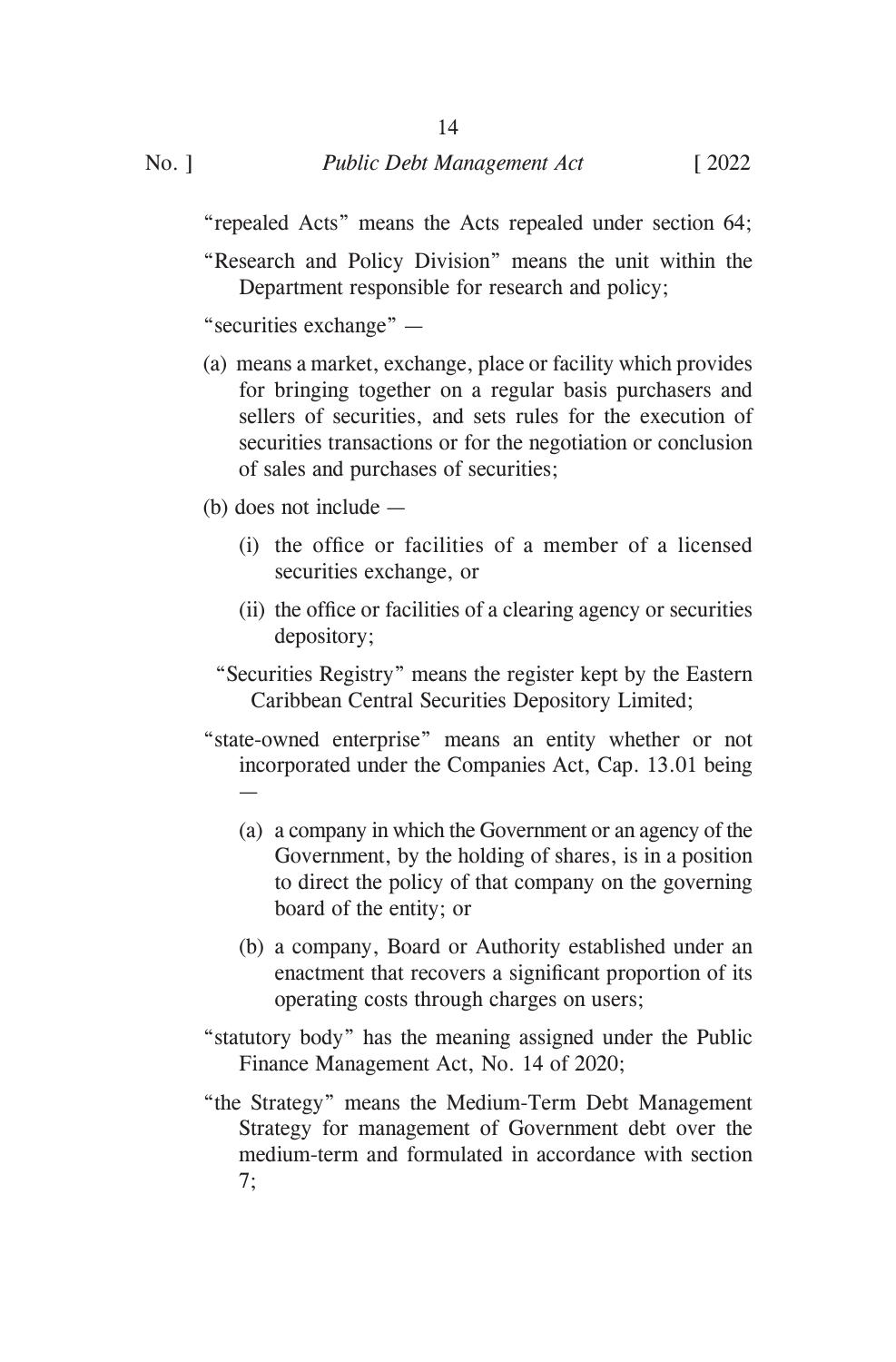"treasury bill" means a Government debt instrument with a maturity not exceeding one year;

15

- "treasury bond" means a Government debt security that earns periodic interest with a maturity that exceeds five years;
	- "treasury note" means a Government debt security with a fixed interest rate a maturity of over one year and not exceeding five years;
	- "Unit" means the Debt and Investment Management Unit in the Department under section 4.

(2) A reference in this Act to borrowing, on-lending or the issuance of guarantees is, unless otherwise specified or the context otherwise requires, a reference to borrowing, on-lending and the issuance of guarantees relating to public debt.

# **Act binds the Crown**

**3.** This Act binds the Crown.

# **PART I ADMINISTRATION**

*Division 1 Debt and Investment Management Unit*

# **Administration of this Act**

**4.** The Debt and Investment Management Unit shall administer this Act.

### **Functions of the Unit**

**5.**—(1) The function of the Unit is public debt management.

(2) Without limiting the generality of subsection (1), the functions of the Unit are —

- (a) to prepare
	- (i) the debt management objectives under section 6,
	- (ii) the Medium-Term Debt Management Strategy under section 7,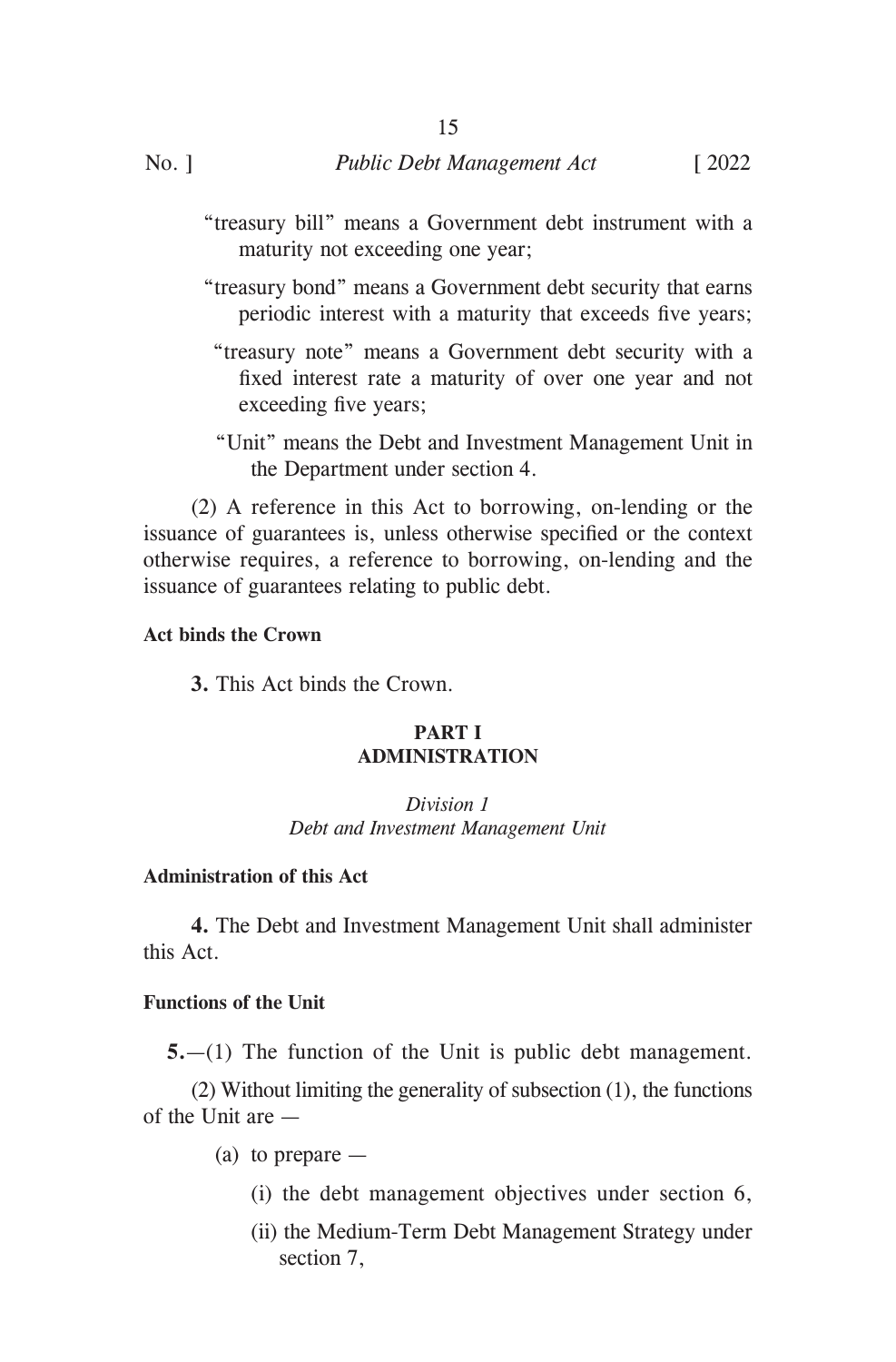- 
- (iii) the Borrowing Plan under section 8,

16

- (iv) the annual auction calendar for Government securities,
- (v) an annual report,
- (vi) forecasts on Government debt servicing and disbursements as part of the yearly budget preparation;
- (b) to oversee debt to be contracted and ensure that debt contracted is consistent with the approved Strategy;
- (c) to participate in negotiations with creditors on the instructions of the Minister;
- (d) to assess and submit to the Minister
	- (i) the risks in issuing Government guarantees and prepare reports on the method used and the results for each assessment,
	- (ii) the credit and other risks in lending and prepare reports on the method used and the results for each assessment;
- (e) to keep and maintain
	- (i) the lists relating to public debt,
	- (ii) timely, comprehensive and accurate records of outstanding Government debt guarantees and lending in a database;
- (f) to set up and maintain an electronic monitoring system relating to public debt on a real-time basis;
- (g) to obtain public debt information that assists in public debt management from —
	- (i) the Eastern Caribbean Central Bank,
	- (ii) the Eastern Caribbean Securities Exchange Limited,
	- (iii) statutory bodies, and
	- (iv) other agents;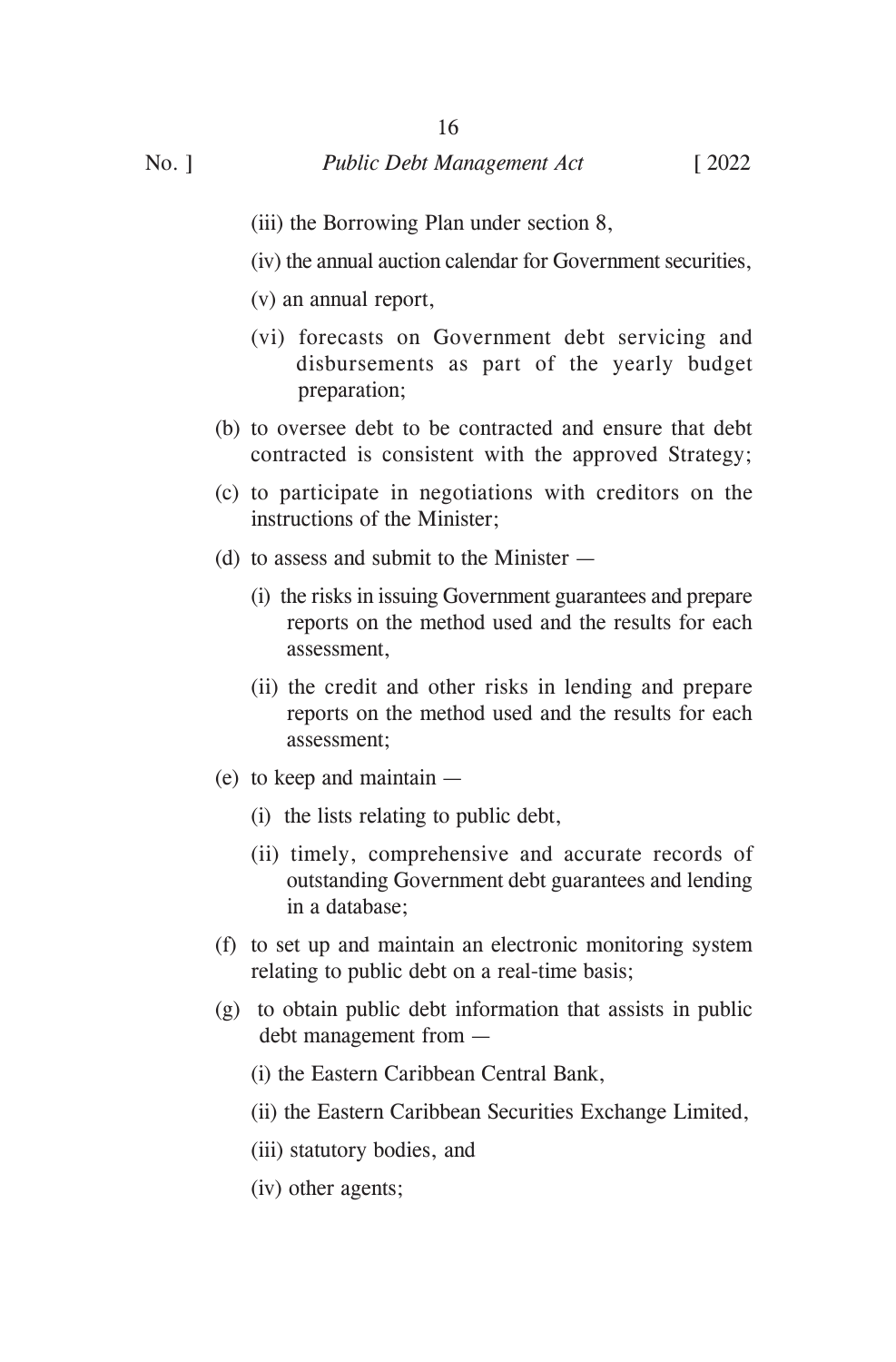- (h) to monitor, review, analyze and present annual reports on debt levels of a statutory body and advise the Minister;
- (i) to evaluate Government guarantees and other explicit contingent liabilities;
- (j) to evaluate a funding request from a statutory body;
- (k) to analyze projections on funding needs and provide inputs for funding the approved Strategy;
- (l) to design pricing and launching of Government debt instruments;
- (m) to monitor and report on market conditions;
- (n) to manage investor-creditor relations;
- (o) to implement funding objectives consistent with the approved Strategy and the Borrowing Plan;
- $(p)$  to advise
	- (i) on Government initiatives to foster developments in the domestic securities market and regional securities market,
	- (ii) the Minister on all Central Government debt obligations of the Government;
- (q) to prepare and publish public debt statistical bulletins;
- (r) to record and maintain all original agreements and other documentation on Government borrowing, lending, guarantees and other public debt management activities;
- (s) to compile, verify and report to the Minister on arrears on Government public debt;
- (t) to monitor and ensure that the disbursement of loans raised by Government are in accordance with an agreed disbursement schedule;
- (u) to undertake, in collaboration with the Research and Policy Division, an annual public debt sustainability analysis;
- (v) to consider, accept or reject, on behalf of the Government, a bid for Government securities;
- (w) to perform other prescribed public debt management related functions.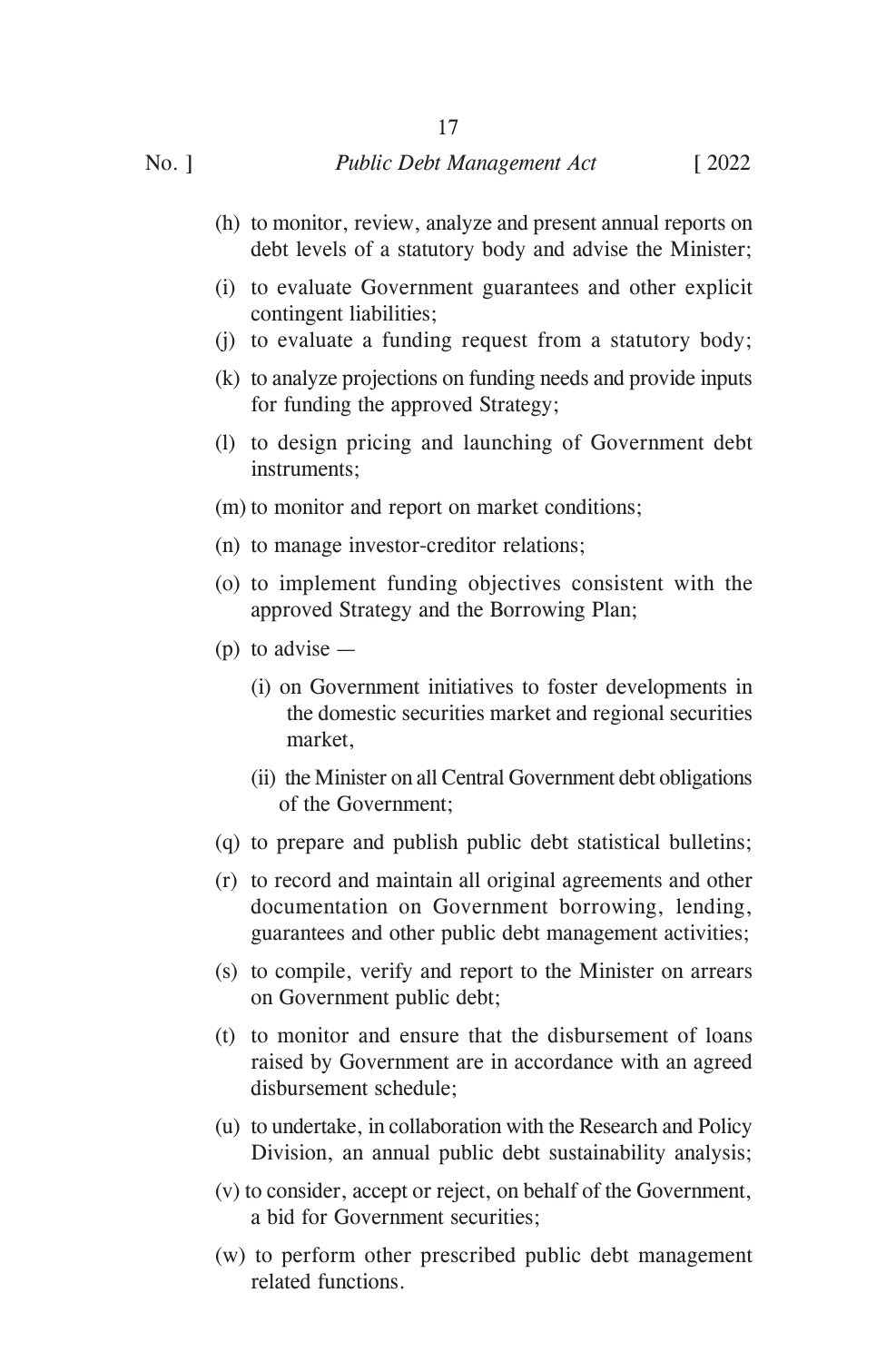### **Debt Management Objectives**

**6.** The Unit shall prepare the debt management objectives under section  $5(2)(a)(i)$  to ensure that —

- (a) the financing needs of the Government are met on a timely basis;
- (b) the debt service obligations of the Government are met at the lowest possible cost over the medium to long term, in a manner that is consistent with an acceptable and prudent degree of risk;
- (c) Government debt management activities support the establishment of a well-developed domestic debt market in the medium to long term; and
- (d) Government debt is managed in a manner that is consistent with general principles of responsible fiscal management.

### **Medium-Term Debt Management Strategy**

**7.**—(1) In preparing the Strategy under section 5(2)(a)(ii), the Unit shall consider —

- (a) the macroeconomic framework of Government;
- (b) the costs and risks embedded in the public debt portfolio;
- (c) the estimated future borrowing requirements of the Government;
- (d) the market conditions; and
- (e) other factors for the development of the strategy.
- (2) The Strategy under subsection (1) must
	- (a) be prepared annually;
	- $(b)$  set out  $-$ 
		- (i) financial risk control benchmarks and risk tolerance benchmarks, including guidelines or ranges for the acceptable portfolio risk indicator in the Central Government debt portfolio,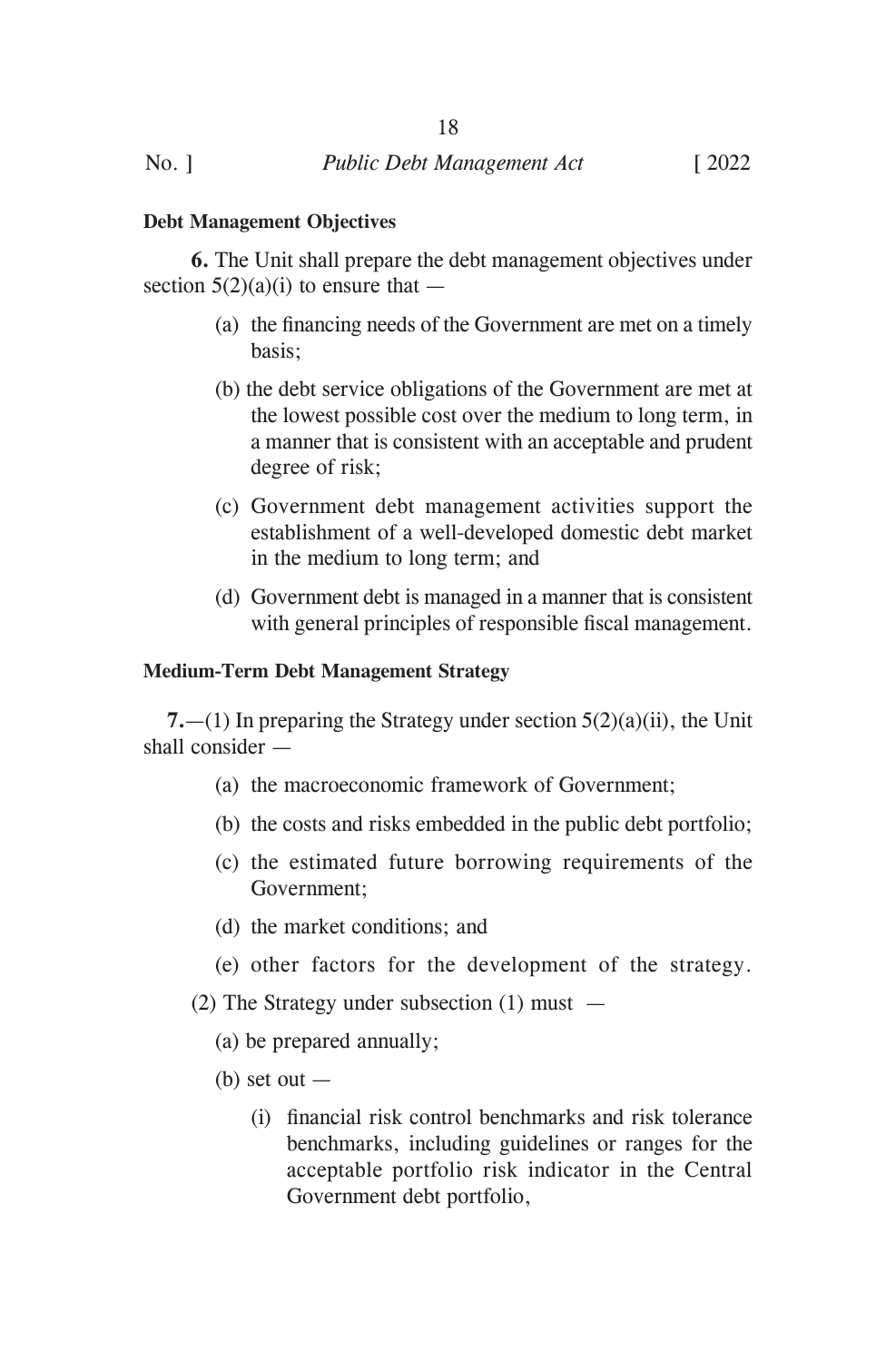- (ii) medium-term targets for the composition, currency mix, interest rate mix and maturity profile,
- (iii) when applicable, the proposed measures to support development of the domestic public debt market;
- (c) be accompanied by the Borrowing Plan.

# **Borrowing Plan**

- **8.** The Borrowing Plan under section 5(2)(a)(iii)
	- (a) is for the Central Government for each financial year to meet the aggregate estimated borrowing requirements of the Central Government for the financial year;
	- (b) is based on the approved strategy and the annual cash flow forecast for the Central Government;
	- $(c)$  must  $-$ 
		- (i) include
			- (A) planned borrowing operations over the financial year;
			- (B) the public debt instruments to be used; and
			- (C) the indicative timing of borrowing,
		- (ii) be approved by Parliament;
	- (d) may be updated during the financial year and each update must be laid before Parliament.

### **Public Debt Sustainability Analysis**

**9.**—(1) The Unit shall, in collaboration with the Research and Policy Division, undertake a public debt sustainability analysis for the public sector in each financial year.

(2) In preparing a public debt sustainability analysis under subsection (1), the Unit and the Research and Policy Division shall consider —

> (a) the present and forecasted stock of public debt in relation to the baseline;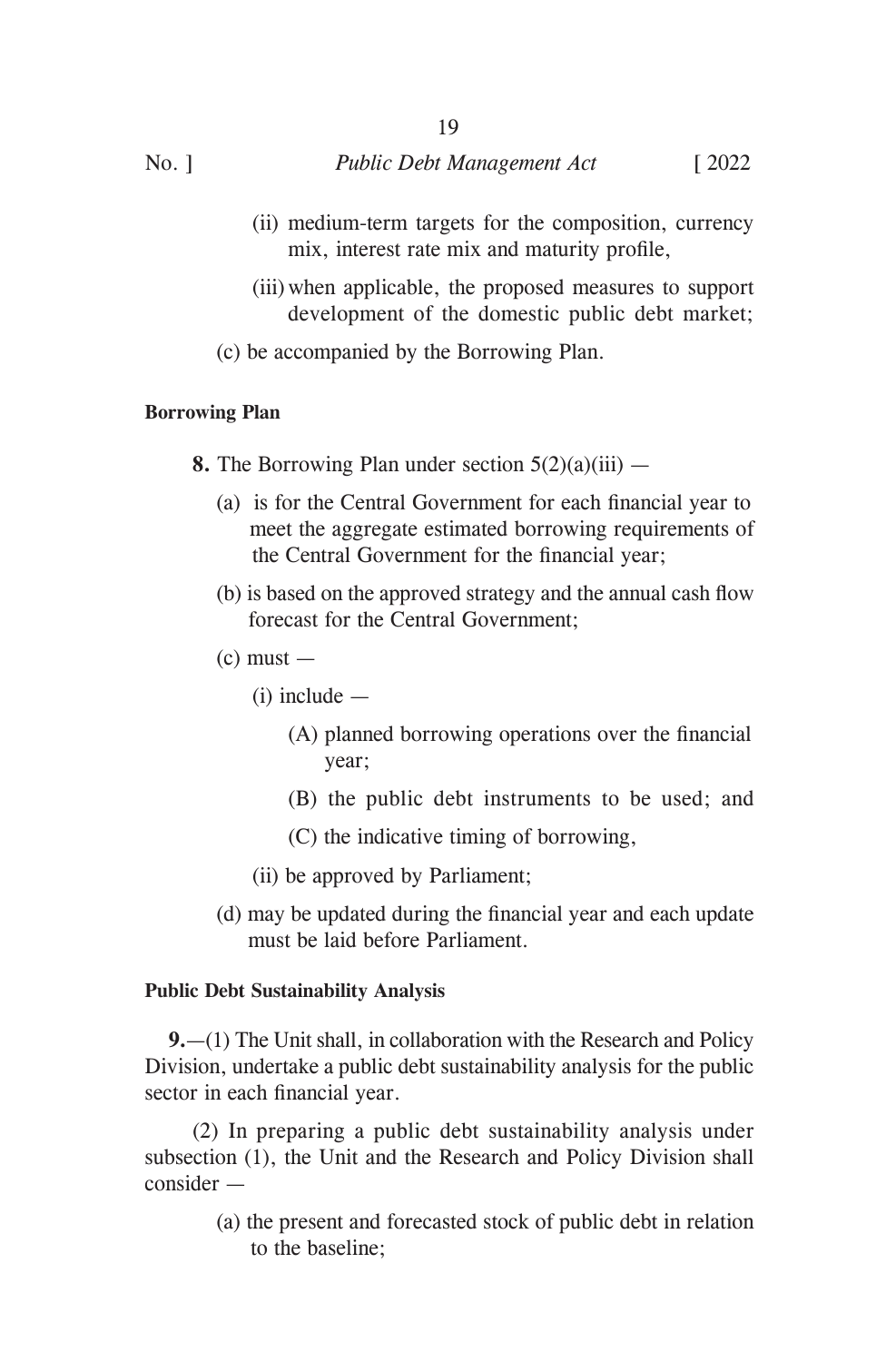| $No.$ ] | Public Debt Management Act | $\sqrt{2022}$ |
|---------|----------------------------|---------------|

(b) the forecasted growth of the economy of Saint Lucia and its vulnerability to shocks, including a negative shock to real gross domestic product growth, nominal depreciation, interest rate shock and contingent liability shock; and

(c) other factors relating to public debt sustainability analysis.

(3) The Unit shall submit to the Minister a report with the results of and the methodology used in conducting a public debt sustainability analysis.

### **Audit of the Unit**

**10.**—(1) Without prejudice to the Constitution of Saint Lucia, Cap. 1.01, the Audit Act, Cap. 15.19 and the Public Finance Management Act, No. 14 of 2020, the Director of Audit shall perform, in relation to the Unit, an annual —

(a) financial audit;

(b) compliance audit; and

(c) debt performance audit.

(2) The Director of Audit shall prepare and submit a report for an audit under subsection  $(1)$  to  $-$ 

(a) the Accountant General; and

(b) the Minister.

(3) The Minister shall cause to be maintained and published on the website of the Government, within three months of receipt of the audit report under subsection (2), a record of outstanding Central Government debt, guarantees, and on-lending transactions.

(4) A report for an audit performed under subsection (1) forms part of the Public Accounts.

> *Division 2 Public Debt Management Advisory Committee*

### **Appointment of the Public Debt Management Advisory Committee**

**11.** The Minister shall appoint the members of the Public Debt Management Advisory Committee.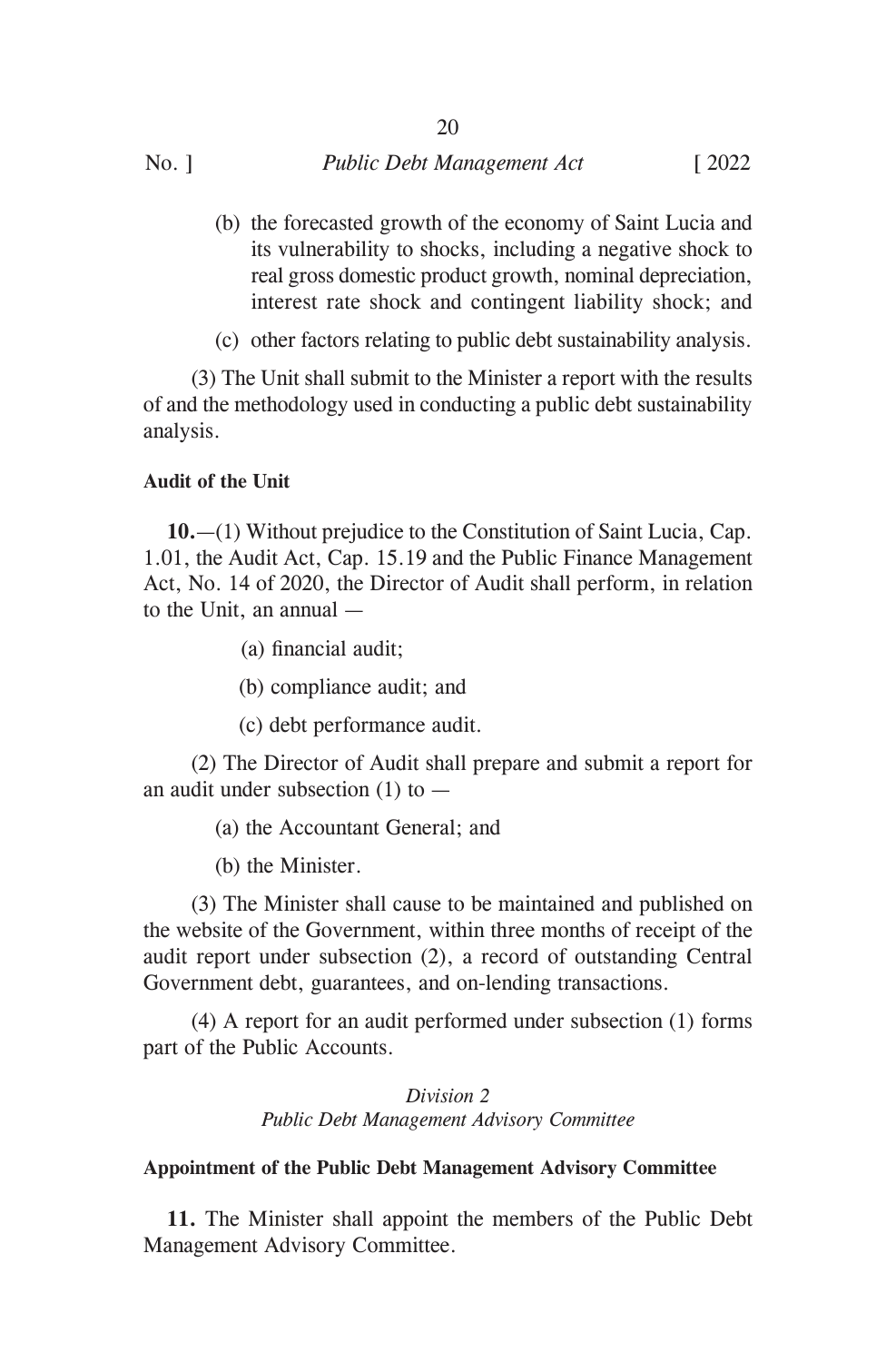# **Constitution of the Committee**

**12.**—(1) The Committee consists of the following public officers —

- (a) the Permanent Secretary, who is the Chairperson;
- (b) the Director of Finance, who is the Deputy Chairperson;
- (c) the Deputy Director of Finance, Debt and Investment;
- (d) the Director of the Research and Policy Division;
- (e) the Accountant General;
- (f) the Budget Director;
- (g) a senior representative from the Department of Economic Development; and
- (h) a representative from the Attorney General's Chambers.

(2) The Assistant Director, Debt and Investment serves as the Secretary to the Committee.

### **Functions of the Committee**

**13.** The functions of the Committee are —

- (a) to consider proposals for new and existing Government debt;
- (b) to review the Strategy and Borrowing Plan;
- (c) to provide guidance on the terms and conditions of projectrelated financing to ensure consistency with the Strategy;
- (d) to review the composition of the Government debt portfolio and portfolio performance, including performance of key risk indicators, strategic benchmarks and exogenous risk factors;
- (e) to identify the circumstances under which the Strategy might be reviewed including significant movements in markets or Government finances outside specified ranges;
- (f) to review documents for publication including the Strategy, Borrowing Plan and any other reports to Parliament;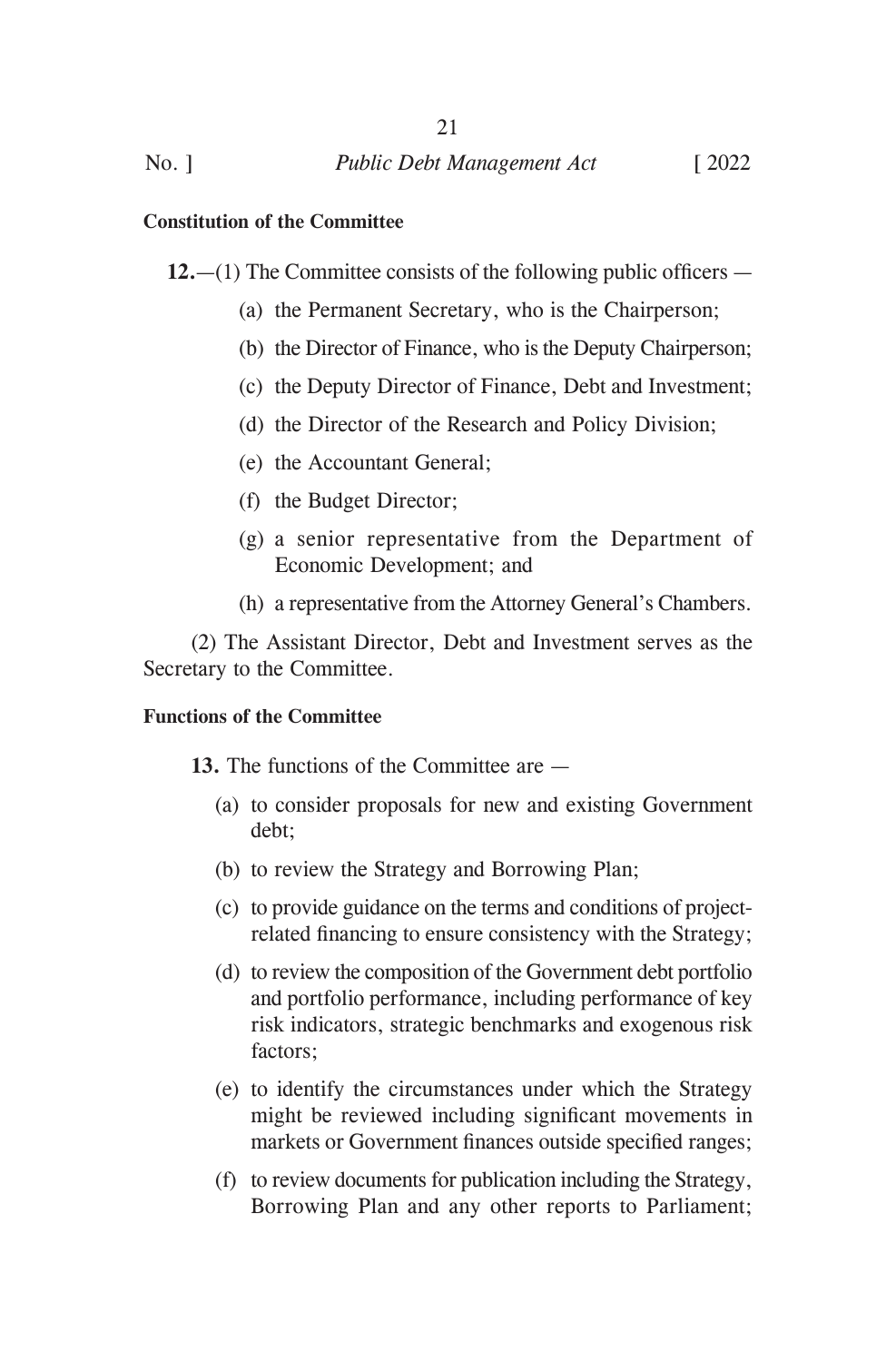| $No.$ ] | Public Debt Management Act | $\lceil 2022 \rceil$ |
|---------|----------------------------|----------------------|

(g) to carry out other functions incidental to the proper discharge of the functions under paragraphs (a) to (f).

# **Annual report of the Committee**

**14.**—(1) The Committee shall submit an annual report to the Minister before the end of the first quarter of the following year.

(2) A report under subsection (2) must contain a summary of the deliberations of the Committee for the immediate past year with —

- (a) details of transactions evaluated;
- (b) details of transactions approved or rejected;
- (c) details of the reasons for any action taken in relation to a transaction.

### **Meetings of the Committee**

**15.** The Committee shall meet at a time, place and date as convened by the Chairperson monthly or quarterly and at a minimum, half-yearly, at the time of budget.

### **Committee to regulate its procedures**

**16.** Subject to this Act, the Committee shall regulate its procedures.

> *Division 3 Powers of the Minister and Delegation of Powers*

### **Powers of the Minister**

**17.**—(1) The powers of the Minister are —

- $(a)$  to appoint  $-$ 
	- (i) a committee, other than the Public Debt Management Advisory Committee, to assist in the discharge of the public debt management functions under this Act,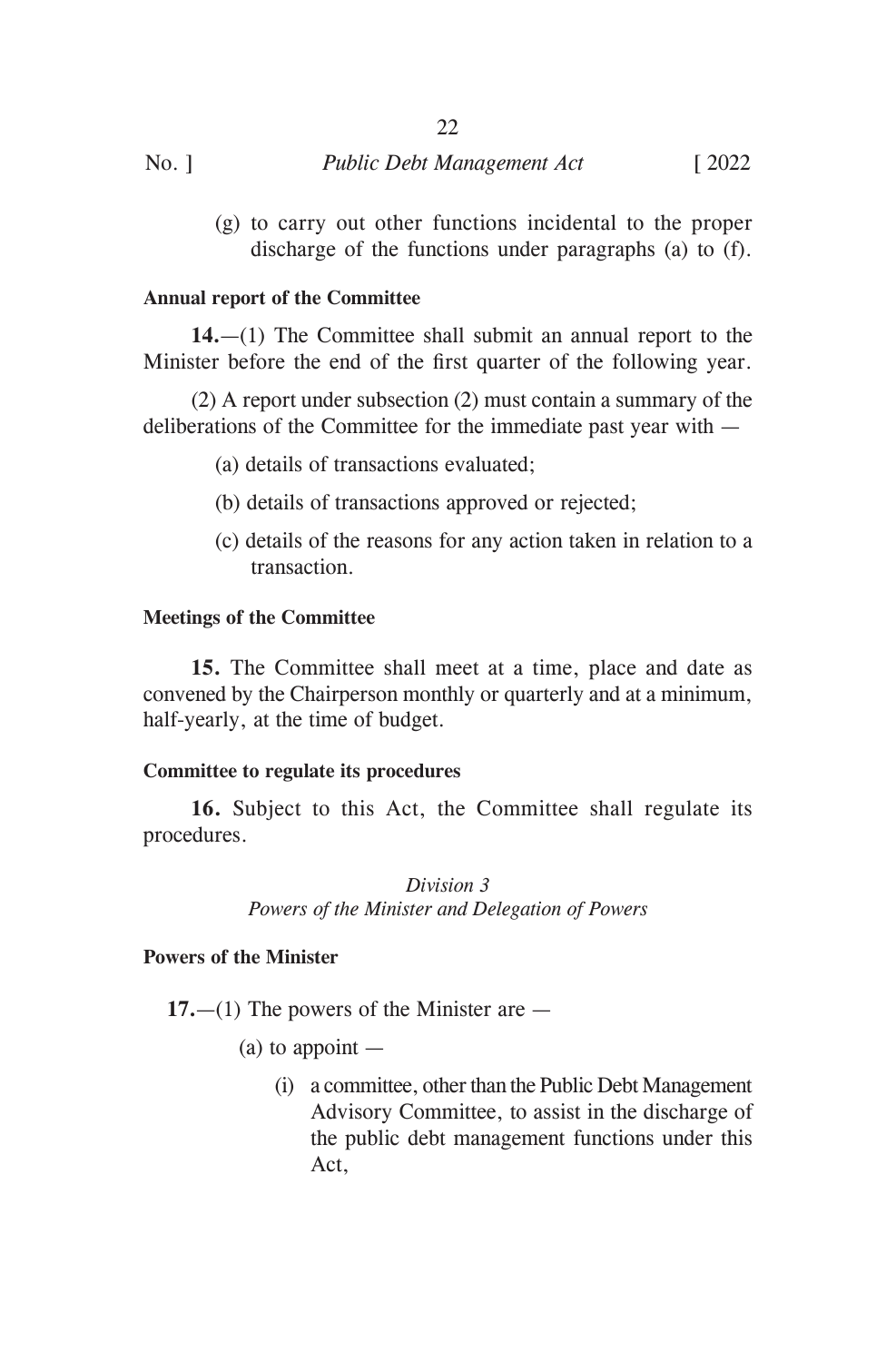(ii) in the case of Government securities and in addition to the Eastern Caribbean Central Bank, the Eastern Caribbean Securities Exchange Limited or any other entity, by an agency agreement, an agent of Government to facilitate —

23

- (A) issuance;
- (B) registration;
- (C) management;
- (D) redemption; and
- (E) repayment;
- (b) to sign  $-$ 
	- (i) in the case of Government securities, agreements and other documents on behalf of the Government,
	- (ii) in the case of a Government guarantee, documents;
- (c) to authorize, in writing, the Director of Finance or Head of a Foreign Mission to sign on his or her behalf Government securities;
- (d) in the case of a Government guarantee, to appoint a public officer to sign on his or her behalf;
- (e) to lay before Parliament
	- (i) no later than the commencement of each financial year, the Strategy and Borrowing Plan for approval,
	- (ii) an update of the Borrowing Plan, together with the annual or supplemental budgets;
- (f) to submit to Cabinet, no later than two months before the end of the financial year for which the public debt sustainability analysis is conducted, the report under section 9(3) for approval;
- (g) in relation to Government debt management actitivites, to agree with a lender to —
	- (i) repurchase outstanding Central Government debt,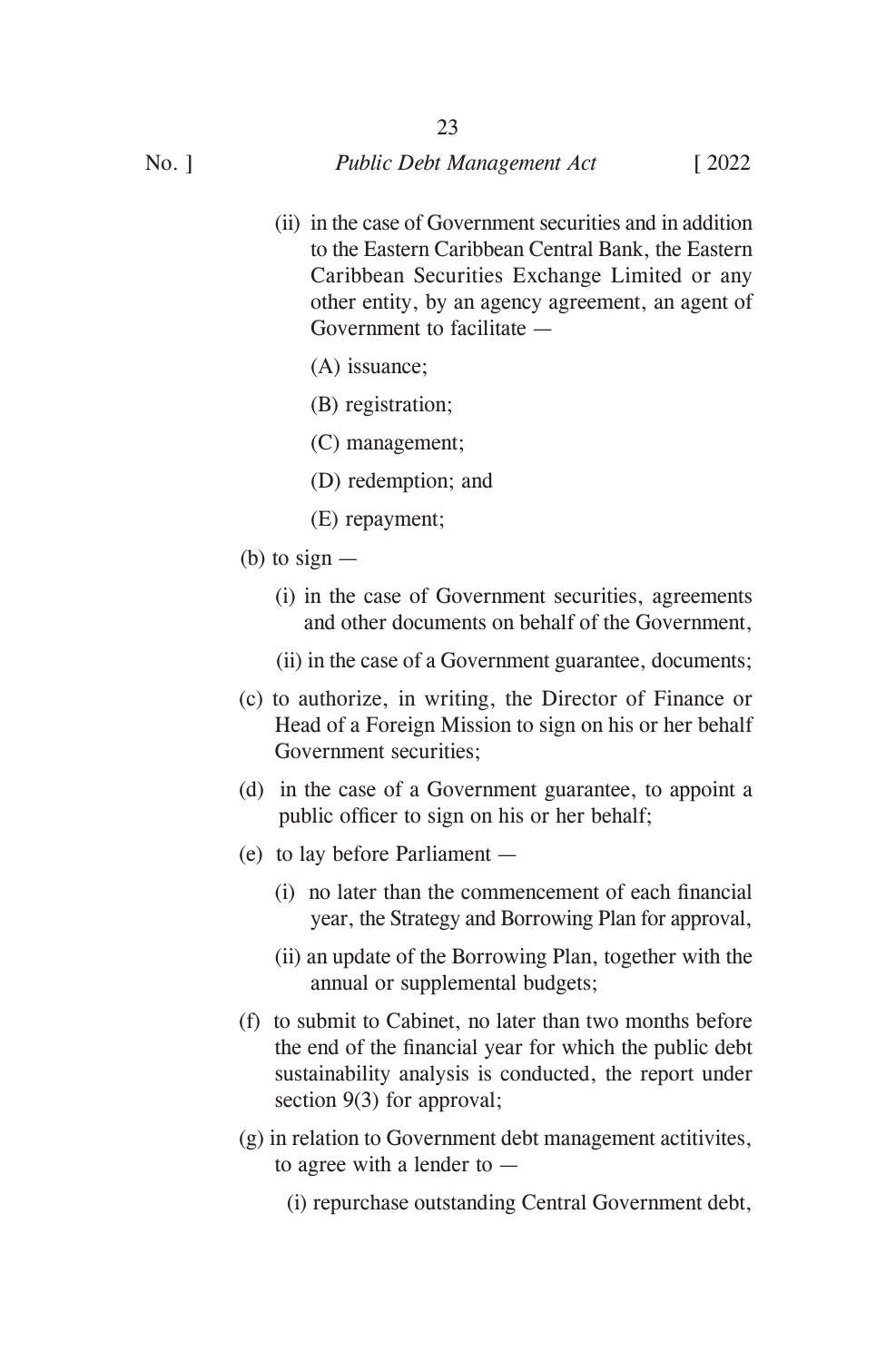- (ii) repay or prepay principal or interest due on outstanding Central Government debt,
- (iii) renegotiate the terms and conditions of outstanding public debt,
- (iv) reopen Government securities, to reduce fragmented issuance and build larger benchmark Government securities,
- (v) convert debt from one form to another,
- (vi) exchange outstanding Government securities with other types of Government securities on such conditions in accordance with this Act,
- (vii) consolidate two or more Government securities into a single Government security, and
- (viii) undertake other Government debt management activities.

(2) A Government guarantee, Government security or other document signed by a public officer under subsection (1) is valid as if signed by the Minister.

(3) An agency agreement under subsection  $(1)(a)(ii)$  must set  $out -$ 

- (a) the duties of the agent;
- (b) the remuneration for the performance of such duties,
- (c) the authorizations and approvals required by the agent for performing his or her duties;
- (d) the reporting requirements of the agent;
- (e) any other terms and conditions as agreed between the agent and the Minister.

### **Delegation of powers**

**18.**—(1) Subject to this Act, the Minister may delegate in writing any of his or her powers under section 17 to a public officer, except his or her power of delegation.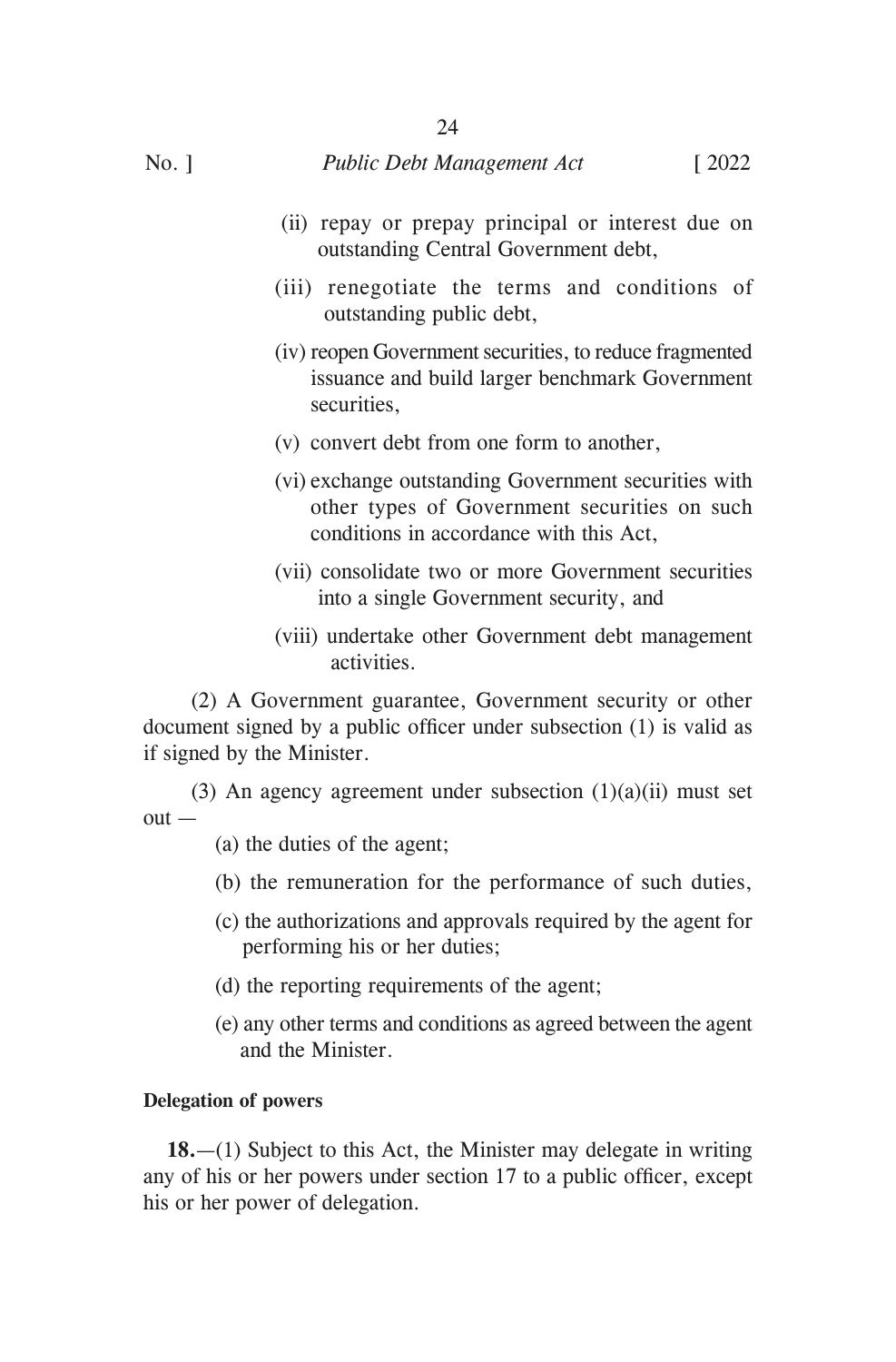(2) A public officer to whom powers are conferred under subsection (1) and who delegates the power to another person, remains liable under this Act for the proper exercise of the powers.

(3) The delegation of powers under subsection (1) shall not divest the Minister of the responsibility for the exercise of any power under this Act.

### **PART II GOVERNMENT BORROWING**

*Division 1 Government Borrowing: General*

# **Government borrowing to meet fiscal requirements**

**19.**—(1) Subject to this Act and any other enactment, the Minister may, in order to meet the fiscal requirements of Government, borrow by way of —

- (a) loans;
- (b) Government securities.

(2) The fiscal requirements for Government borrowing under subsection (1) includes —

- (a) financing Government budget deficit;
- (b) maintaining a credit balance on the Consolidated Fund;
- (c) financing capital projects reviewed and approved by Cabinet and included in the budget;
- (d) on-lending to a statutory body;
- (e) honouring obligations under Government guarantees created in accordance with this Act;
- (f) refinancing outstanding or maturing public debt, prepay ing or buying back outstanding public debt, or exchanging existing public debt for new public debt;
- (g) immediately mitigating effects caused by a natural or environmental disaster or any other national emergency as approved by Cabinet;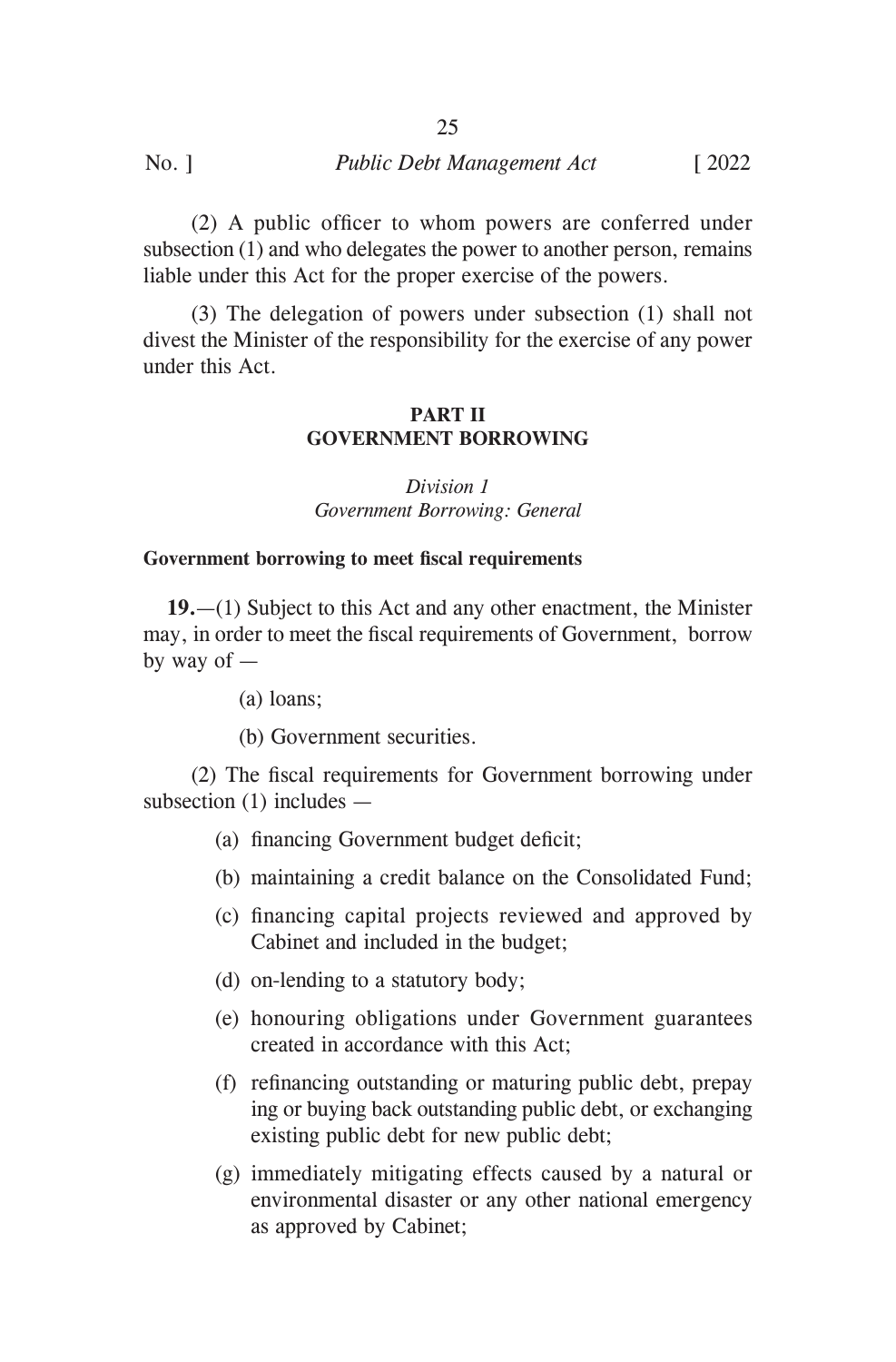(h) replenishing its foreign currency reserves to strengthen its balance of payments;

26

- (i) supporting, to the extent that market conditions, prudence and policy goals permit, the development of the domestic public debt market and the regional debt market; and
- (j) meeting any other purpose as may be approved by Parliament.

(3) Prior to borrowing Government securities under this section, the Minister, on the advice of the Attorney General —

- (a) shall negotiate and execute agreements and other documentation to meet the fiscal requirements for Government borrowing under subsection (1); and
- (b) may, notwithstanding subsection (1) and section 20, determine the form and the terms and conditions of Government borrowing, where the source of borrowing is the execution of a bond market transaction or treasury bill, that is consistent with the Borrowing Plan.

# **Terms and conditions for Government borrowing**

**20.**—(1) Subject to this Act, the Minister may issue Government securities to meet the fiscal requirements under section 19, on terms and conditions negotiated by the person that Government is borrowing from and the Minister.

(2) The terms and conditions under which Government securities may be issued under subsection (1) must be evidenced in a prospectus.

- (3) A prospectus under subsection (2) must
	- (a) include
		- (i) the amount sought to be raised from issuance of the Government securities and denominations in which the amount is available,
		- (ii) the maturity of the Government debt instrument,
		- (iii) whether Government securities must be issued on an interest bearing basis or a discount basis,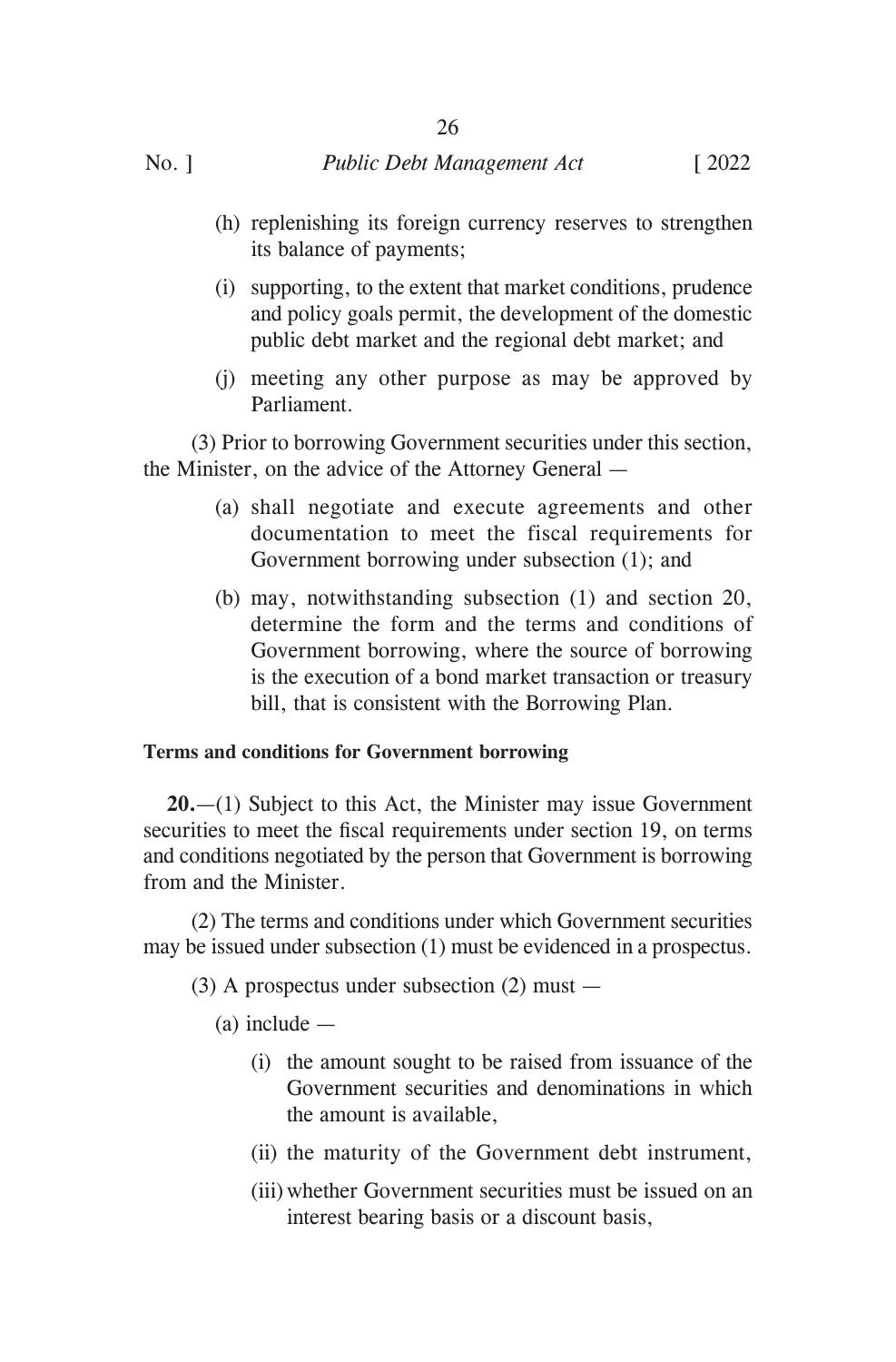(iv) the dates for paying the principal and interest, and

- (v) the procedures for registration of holdings of Government securities;
- (b)be issued and published within two weeks of issue in one local newspaper or on the website of the Government, prior to issuance of Government securities.

# **Issue of certificate**

**21.** The holder of a Government security must be issued a certificate in the prescribed form.

27

# **Duplicate certificate**

**22.** In the case where a certificate is damaged, defaced as to be unsaleable or is reported to have been lost or destroyed, the Minister may issue a duplicate certificate if satisfied —

- (a) on the basis of evidence as he or she requires that the certificate was lost or destroyed;
- (b) in the case where a certificate is presented for payment after being lost or destroyed, the person claiming that the certificate was lost or destroyed furnishes a good and sufficient security, for the amount of the certificate.

# **Proceeds of funds borrowed by Government**

**23.**—(1) Without prejudice to section 83 of the Constitution of Saint Lucia, Cap. 1.01 proceeds of funds borrowed by the Government, by way of the issuance of Government securities in accordance with this Act or any other enactment, shall be —

- (a) paid into the Consolidated Fund; or
- (b) paid into a special fund for that purpose, if consistent with applicable laws.

(2) The principal amount and interest, as provided for by the terms of the Government debt instrument, paid on Government borrowing, including Government securities and other expenses and charges related to the Government debt instruments as approved by the Minister, are a charge on and is payable out of the Consolidated Fund.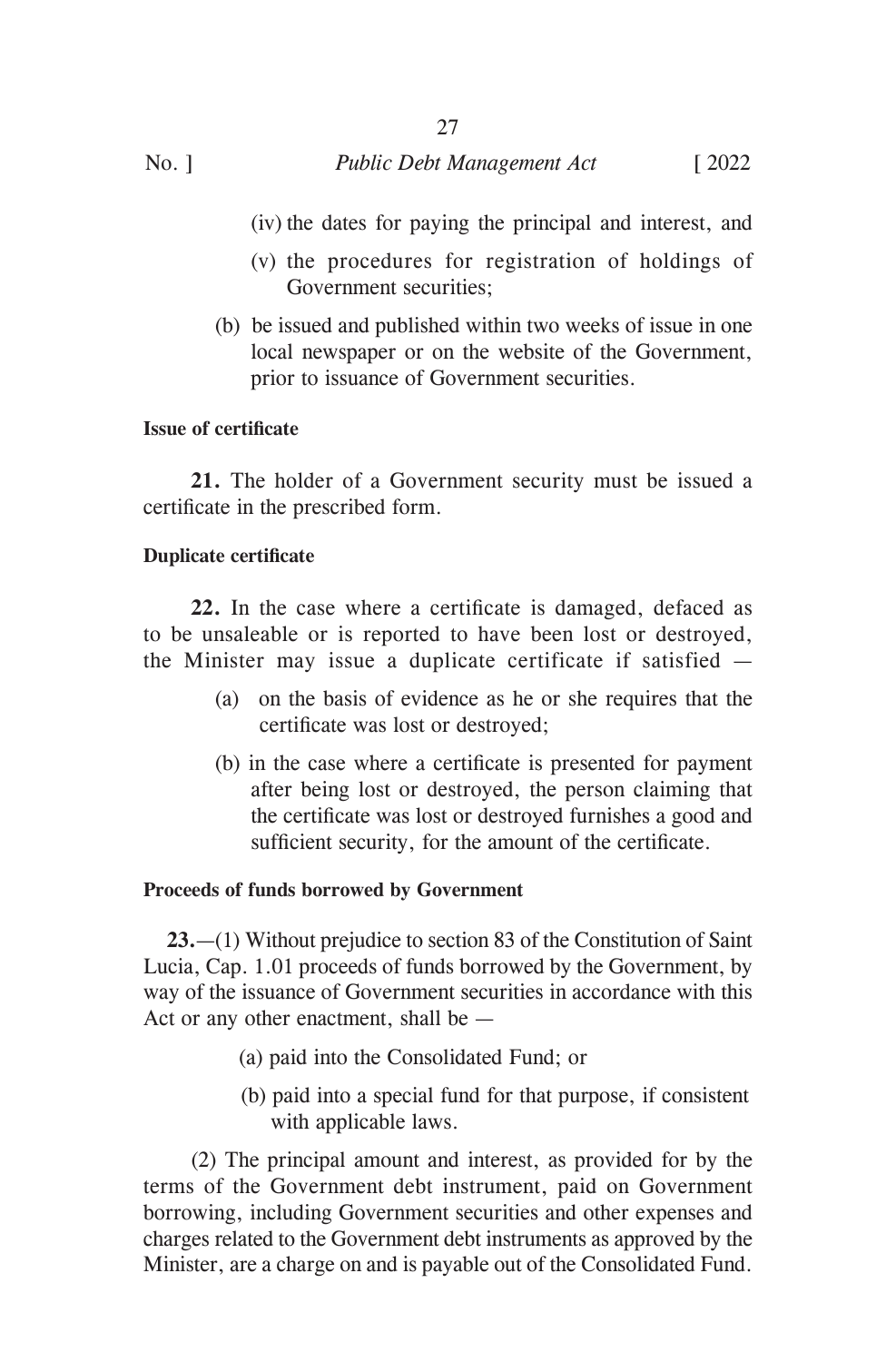**Effecting payment**

**24.** The Accountant General shall effect payment of the principal and interest of a Government security in accordance with instructions issued by the holder.

# **Repayment**

**25.**—(1) The Minister shall appropriate out of the Consolidated Fund the necessary sum to pay the principal and interest represented by the Government security issued by the Minister, including any charges or expenses relating or incidental to the issue of the Government security.

(2) The Minister shall, out of the sum so appropriated, remit such amount to the paying agent at such time as will enable it to pay the principal and interest on a Government security when it falls due, and shall cause the Government security to be paid when it falls due.

**Tax on interest from income from Government securities and deduction at source**

 **26.**—(1) Without prejudice to the Income Tax Act, Cap. 15.02, Government or its lawful agent may deduct at source, tax on interest on income from Government securities earned by a lawful holder of Government securities.

(2) Tax deducted under subsection (1) must be remitted to the Comptroller of the Inland Revenue in accordance with the Income Tax Act, Cap. 15.02.

### **Register of Government Securities**

**27.**—(1) The Minister shall cause to be established and maintained a register for issuing, recording ownership of servicing and redeeming of Government securities offered on the domestic, regional or foreign market.

(2) The register under subsection  $(1)$  —

- (a) is a secure computerized system; and
- (b) serves as the electronic register of Government securities.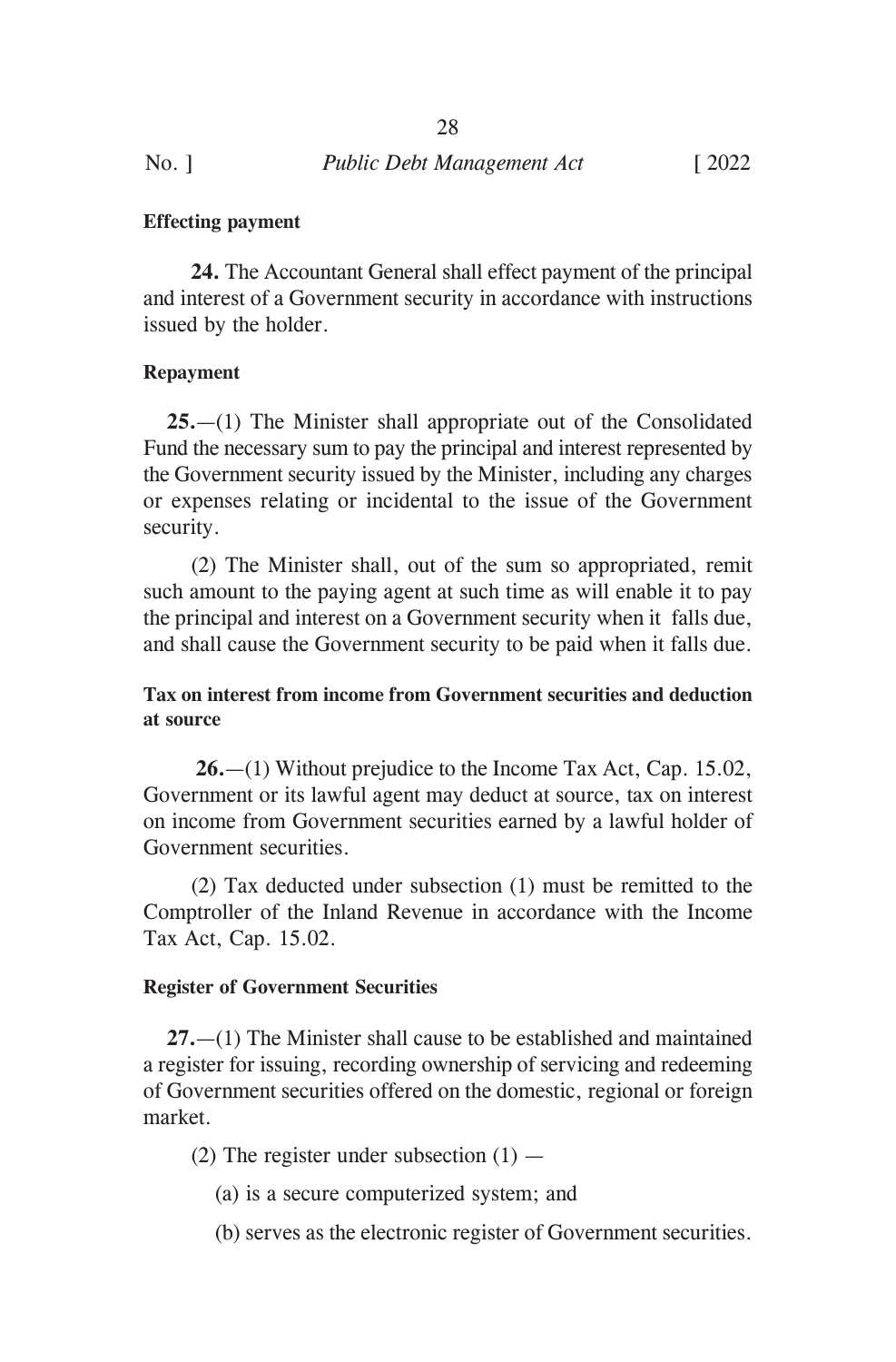(3) Ownership of Government securities and a lawful transfer, including a transfer by operation of law in the event of gifts and succession, shall be registered and maintained in only book entry form in the register established and maintained under subsection (1).

(4) A certified copy of an extract from the register stating that an entity has holdings of Government securities is evidence of the ownership of the specified Government securities by that entity, unless the contrary is provided.

### *Division 2*

### *Government borrowing by treasury bonds and treasury notes*

### **Government borrowing by treasury bonds and treasury notes**

**28.**—(1) The Minister may, by resolution of Parliament, raise money by the issue of treasury bonds and treasury notes in and outside Saint Lucia to meet the fiscal requirements for Government borrowing under section 19.

(2) The Minister may issue treasury bonds and treasury notes in a prescribed form and on terms and conditions as the Minister determines.

### **Conditions for issue of treasury bonds and treasury notes**

**29.** With regard to the issue of treasury bonds and treasury notes, the following conditions apply —

(a) each treasury bond and treasury note —

- (i) is for the amount the Minister directs,
- (ii) in a certificated form, must be signed by the Director of Finance and the Accountant General or by a person authorized by the Director of Finance and the Accountant General,
- (iii) in an un-certificated form, must be authorized by the Director of Finance and the Accountant General or by a person authorized by the Director of Finance and the Accountant General;
- (b) the ownership of treasury bonds and treasury notes, which are issued by the Minister, may, subject to this Act, be evidenced and transferred without a written instrument;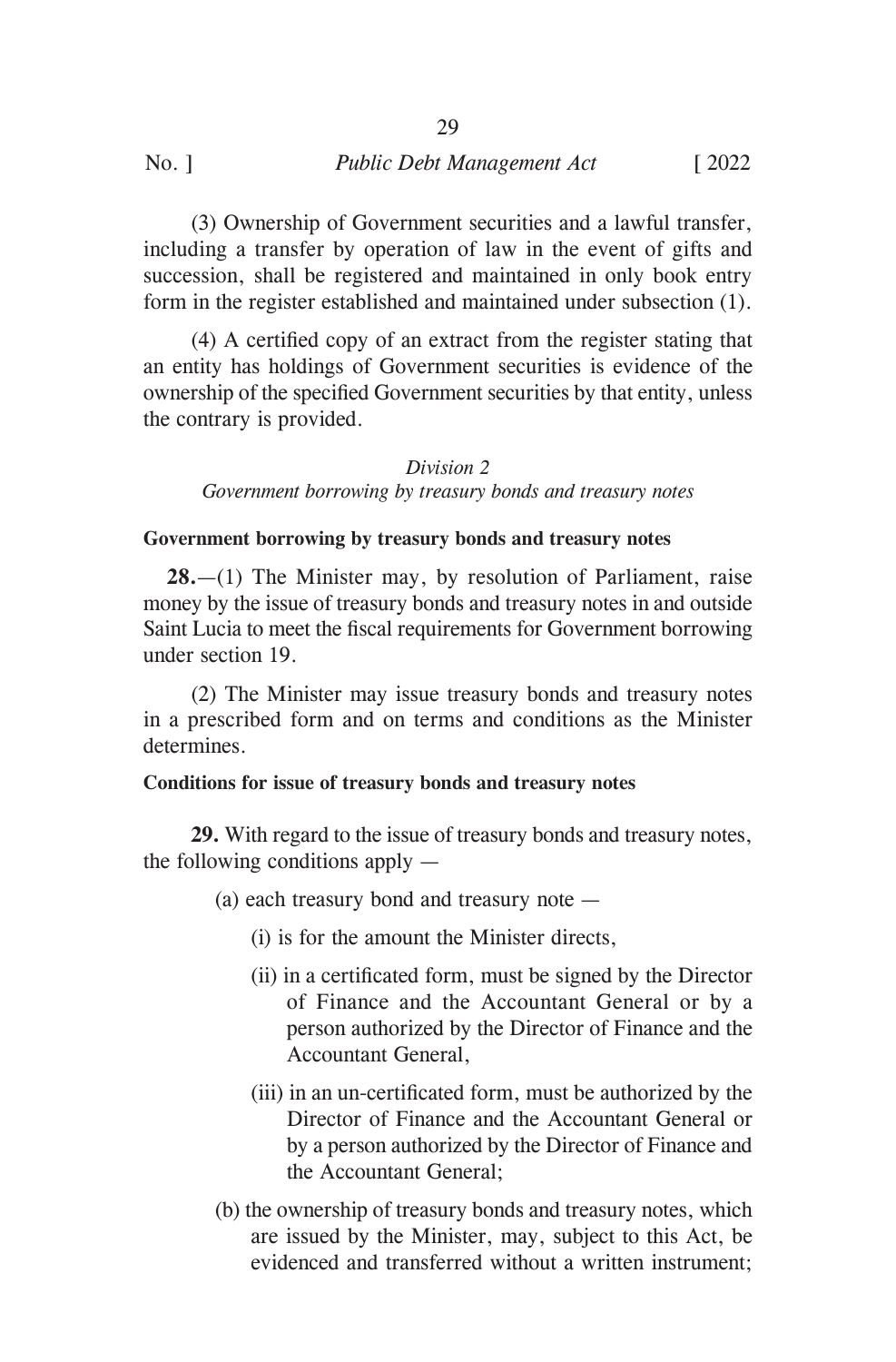|         | 30                         |               |
|---------|----------------------------|---------------|
| $No.$ ] | Public Debt Management Act | $\sqrt{2022}$ |

(c) the Securities Registry shall keep or cause a register to be kept in a prescribed form containing particulars of each treasury bond or treasury note that is issued.

### **Interest on treasury bond and treasury note**

**30.**—(1) Interest is payable in respect of a treasury bond and treasury note at a rate and in a manner as the Minister directs.

(2) Notwithstanding subsection (1), the treasury bond or treasury note ceases to accumulate interest after the date on which it becomes redeemable.

### **Effect treasury bond or treasury note of the death of holder**

**31.**—(1) Where, on an application being made, the Director of Finance and the Accountant General are satisfied as to —

- (a) the death of the holder of a treasury bond or treasury note; and
- (b) the grant of legal representation to the person making the application,

the Director of Finance and the Accountant General shall endorse on the treasury bond or treasury note the name of the person entitled to the treasury bond or treasury note under the will or intestacy of the holder and make the appropriate alteration in the register.

(2) From the date of the endorsement and alteration under subsection (1), the person entitled under the will or intestacy of the holder becomes the holder of the treasury bond or treasury note.

# *Division 3 Government Borrowing by Treasury Bills*

#### **Government borrowing by treasury bills**

**32.**—(1) Subject to this Act, the Minister may borrow money by the issue of treasury bills to meet the fiscal requirements for Government borrowing under section 19.

(2) The treasury bills under subsection (1) may be issued in or outside Saint Lucia as the Minister directs.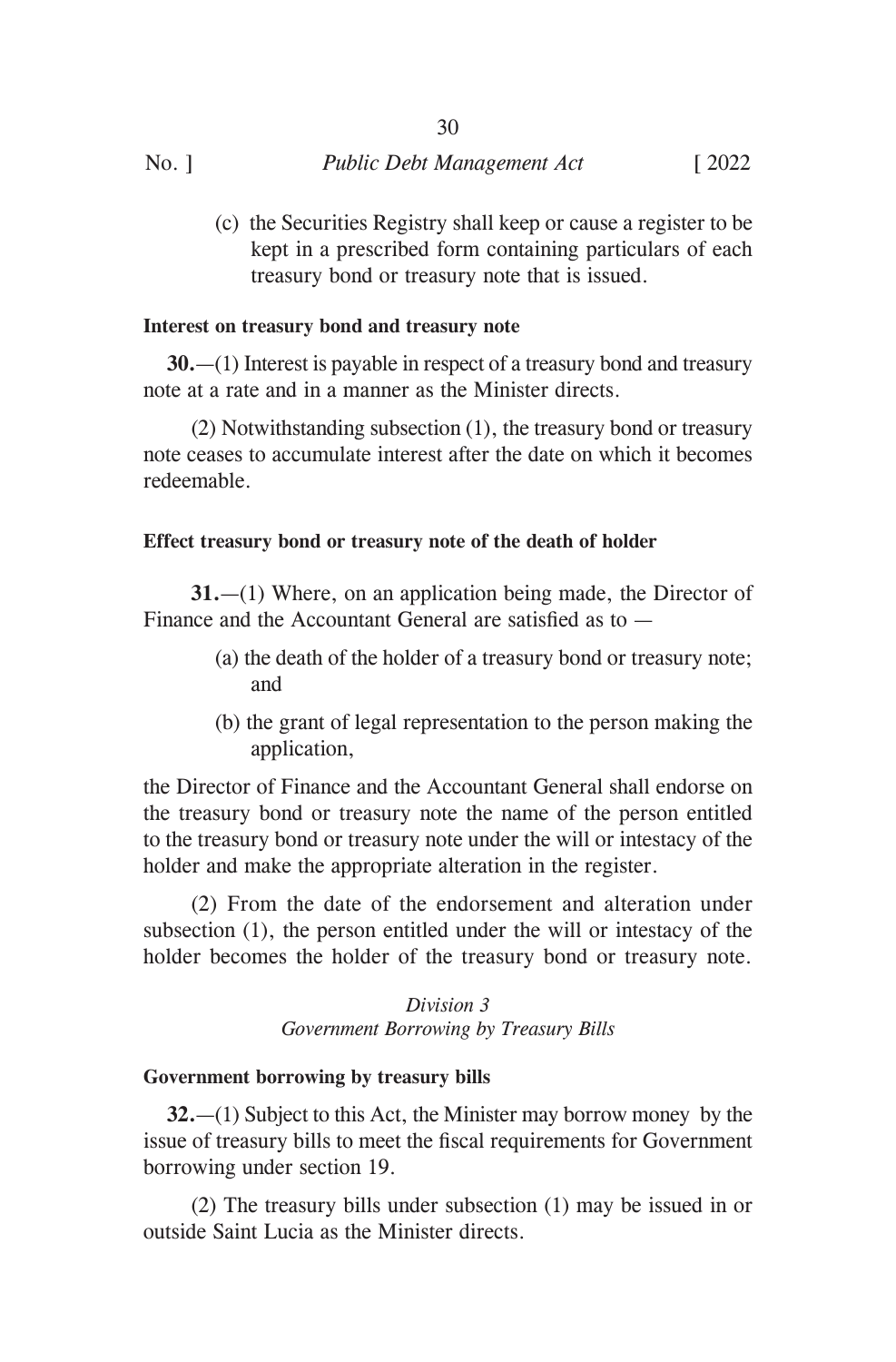(3) The authority to issue treasury bills under subsection (1) also extends to the issue of treasury bills to pay off, at maturity, treasury bills that have been issued.

# **Conditions for the issue of treasury bills**

**33.** The following conditions apply to the issue of treasury bills —

- (a) each treasury bill is for an amount as the Minister directs;
- (b) the ownership of treasury bills that are issued by the Minister may, subject to this Act, be evidenced and transferred without a written instrument; and
- (c) the Securities Registry shall keep a register containing particulars of every treasury bill issued by the Minister.

### **Amount and currency of treasury bills**

**34.** Each treasury bill shall be expressed to be issued in respect of a prescribed amount and currency and shall be payable at par value at such time, not later than the expiration of one year from the date of issue of the treasury bill as the Minister determines.

# **PART III GOVERNMENT GUARANTEES**

### **Interpretation of this Part**

**35.** In this Part —

- "borrower" includes a statutory body, state-owned enterprise and a public corporation;
	- "creditor" means a person, company or entity to whom money is owed.

### **Application for Government guarantee**

**36.**—(1) Prior to the guarantee of a loan under section 65 of the Public Finance Management Act, No. 14 of 2020, a borrower shall make an application for a Government guarantee to the Minister.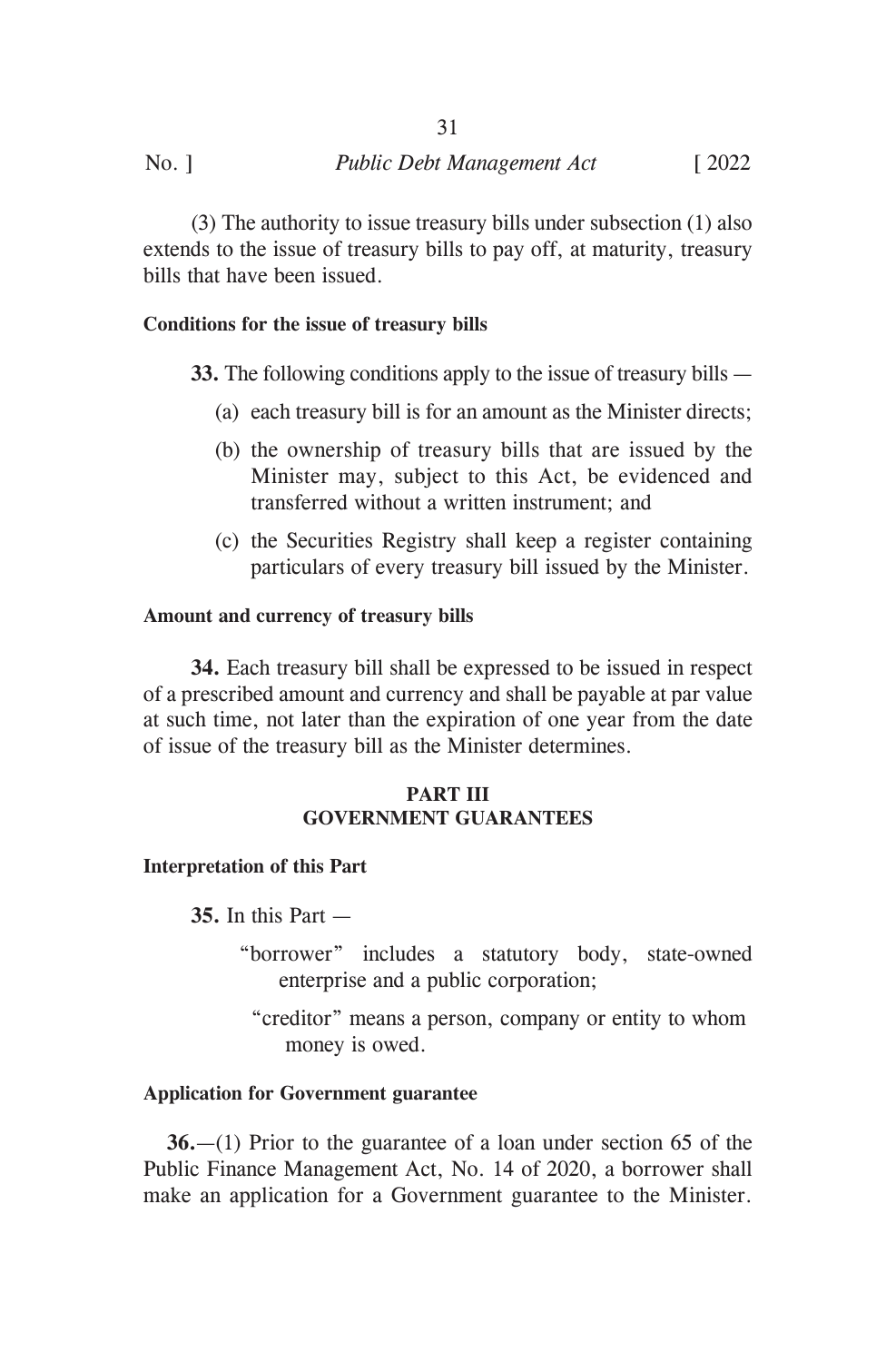- (2) An application under subsection (1) must
	- (a) specify that  $-$ 
		- (i) the purpose of the loan is to achieve a public purpose,
		- (ii) the proposed guarantee is expected to serve a specific public policy objective;
	- (b) be accompanied by  $-$ 
		- (i) the financial statements of the statutory body,
		- (ii) legal documentation that
			- (A) is prepared by the Attorney General;
			- (B) is executed by the borrower whose loan is to be guaranteed; and
			- (C) specifies that in the event of default by the borrower —
				- (aa) the Government is indemnified of any liability, and
				- (bb) the borrower commits to repaying the Government any money paid by the Government to a creditor under the loan guarantee;
		- (iii) the prescribed application fee.

# **Evaluation of an application for Government guarantee**

**37.**—(1) On receipt of an application under section 36, the Minister shall submit to the Unit, the application for an evaluation —

(a) to determine whether —

- (i) the loan guarantee is the most appropriate mechanism for achieving the public purpose or the specific public policy objective,
- (ii) the borrower has the ability to repay the loan obligations and fulfill all payment and other obligations under the loan and under the guarantee and related agreements,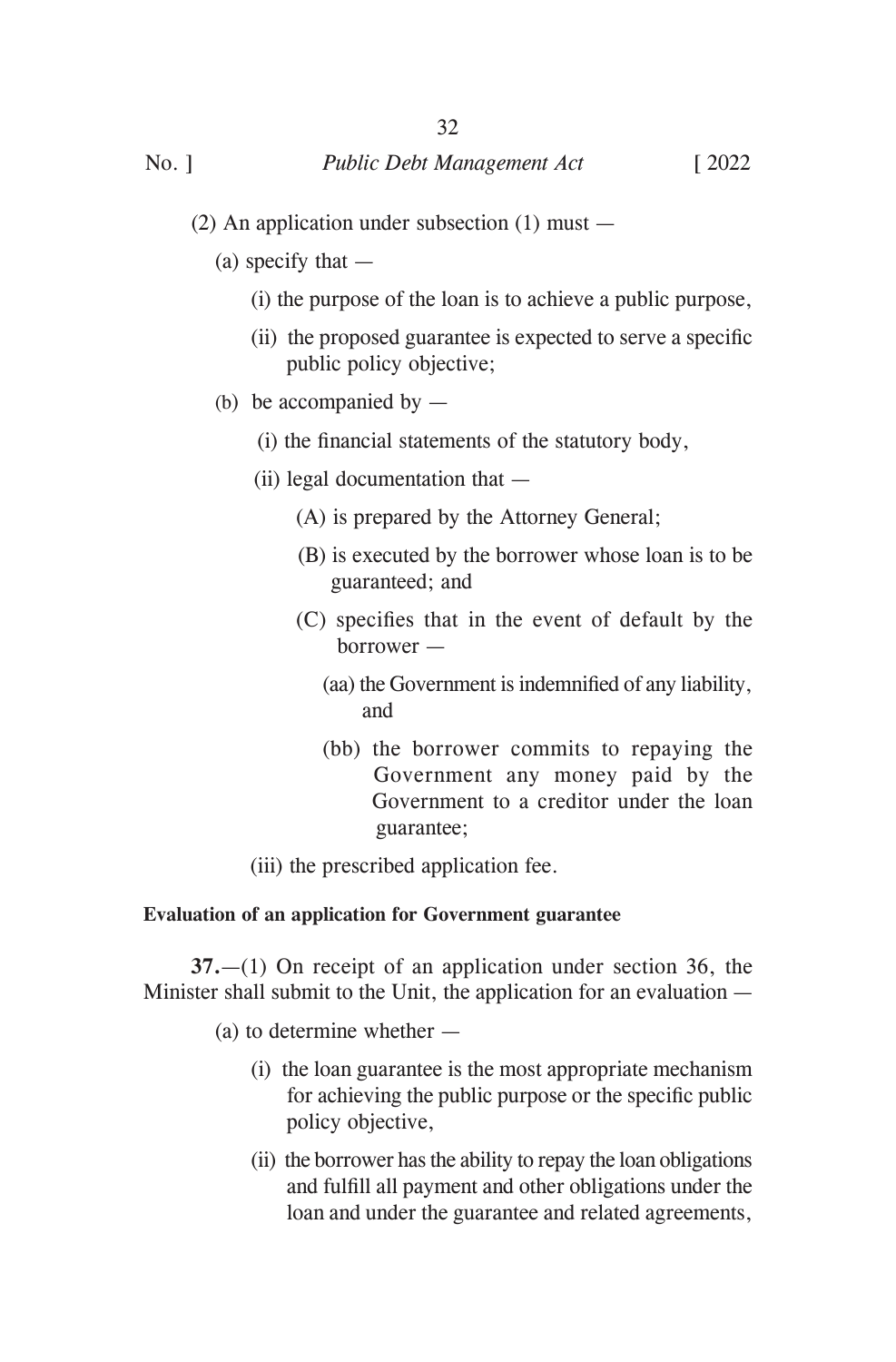(iii) the terms and conditions of the loan to be guaranteed are consistent with the debt management objectives and the approved Strategy,

33

- (iv) the borrower is in compliance with the prescribed fiduciary and corporate governance requirements established by the Minister;
- (b) by performing a credit risk analysis of the proposed Government guarantee.

# **Recommendation of the Unit**

**38.** After conducting an evaluation under section 37, the Unit shall prepare and submit a recommendation to the Minister for the grant or refusal of the Government guarantee.

# **Notice of refusal of an application for Government guarantee**

**39.** The Minister shall, after receiving a recommendation for the refusal of an application for a Government guarantee, give written notice to the borrower of the refusal and reasons for the refusal.

# **Grant of Government guarantee**

**40.** The Minister shall, after receiving a recommendation for the grant of a Government guarantee, grant a Government guarantee in accordance with section 65 of the Public Finance Management Act, No. 14 of 2020.

# **Notice of approval of an application for Government guarantee**

**41.**—(1) The Minister shall, after receiving a recommendation for the approval of an application for a Government guarantee, give written notice of the approval to the borrower.

(2) A notice under subsection  $(1)$  must —

- (a) be in writing;
- (b) specify the terms and conditions on which the Government guarantee is issued;
- (c) be signed by the Minister or a person delegated in writing by the Minister.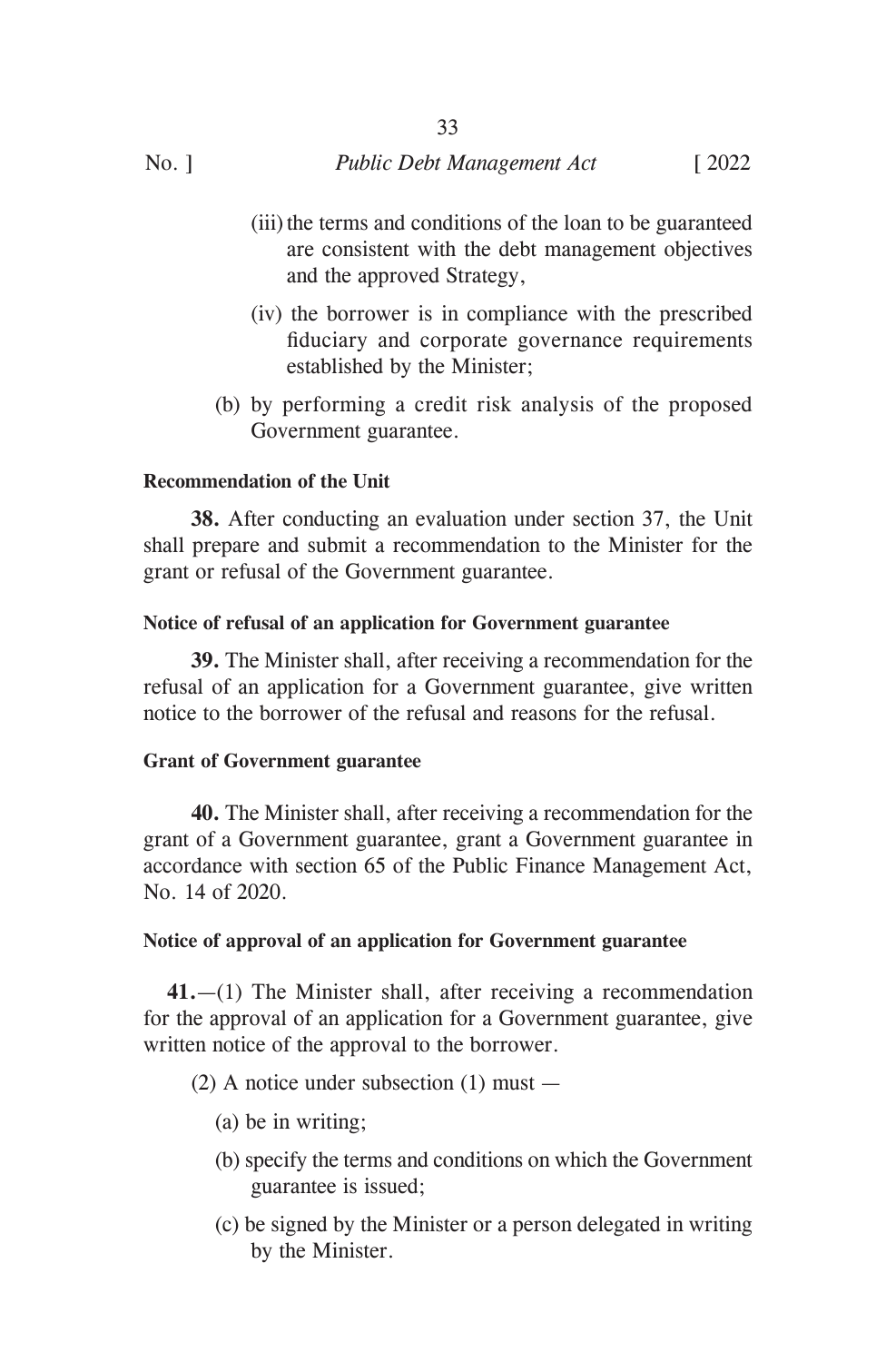### **Execution of Government guarantee**

**42.** A Government guarantee must be signed by —

- (a) the Minister;
- (b) the creditor; and
- (c) the borrower.

### **Payment of fees and other expenses relating to Government guarantee**

**43.**—(1) Prior to executing the Government guarantee under section 42, the borrower shall pay —

- (a) the prescribed Government guarantee fee which includes
	- (i) administrative costs incurred by the Government in issuing the Government guarantee,
	- (ii) a fee for risks borne by the Government; and
- (b) other expenses incurred by the Government in relation to a Government guarantee.

(2) A borrower shall pay the prescribed annual Government guarantee fee.

### **Default by borrower on Government guarantee**

**44.**—(1) Where a loan guarantee issued by the Government in accordance with this Act **is called on for payment**, the Government shall —

- (a) make good the obligations of the Government under the loan guarantee to the creditor; and
- (b) immediately give notice to the borrower.
- (2) A notice under subsection  $(1)(b)$  must
	- (a) specify the default of payment of the loan by the borrower;
	- (b) specify that the Government is indemnified of any liability;
	- (c) demand payment in terms of the indemnity provided by the borrower to the Government under section 36.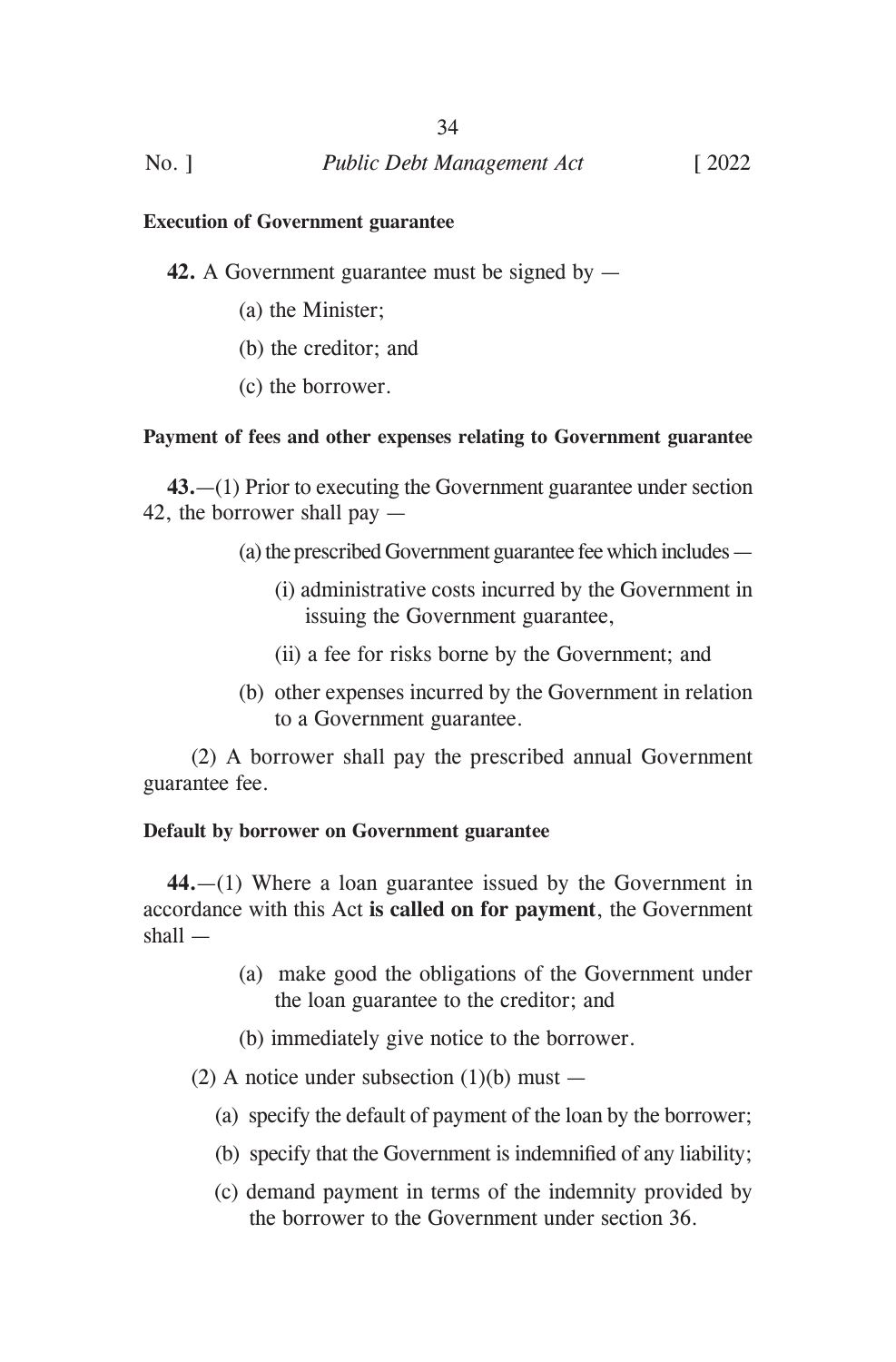(3) A sum of money required for fulfilling the obligations of Government under a loan guarantee under this section is a charge on and paid out of the Consolidated Fund without further appropriation.

# **Recovery of money paid by the Government on behalf of the borrower**

**45.**—(1) Where a borrower fails to repay the Government when notified under section 44(1)(b), the Government shall proceed to recover against the borrower, including through legal proceedings, the amounts of money paid by the Government to the creditor under the loan guarantee.

(2) The interest on the amounts paid accrues at the current market rate in favour of the Government until the date of final payment by the borrower.

(3) A sum paid by the borrower to the Government must be paid into the Consolidated Fund.

# **Register of Government guarantees**

**46.** The Minister shall establish and maintain a Register of Government Guarantees.

# *Division 4 Debt Reporting requirements*

# **Reporting on debt**

**47.**—(1) A borrower shall provide a quarterly written report to the Minister of Government guarantees and non-guaranteed debt.

(2) A report under subsection (1) must comply with the prescribed public debt reporting requirements.

# **PART IV GOVERNMENT ON-LENDING**

# **Ceiling amount for Government on-lending**

**48.** The Minister shall, by an affirmative Resolution of Parliament, establish and review a ceiling amount for Government on-lending within a financial year.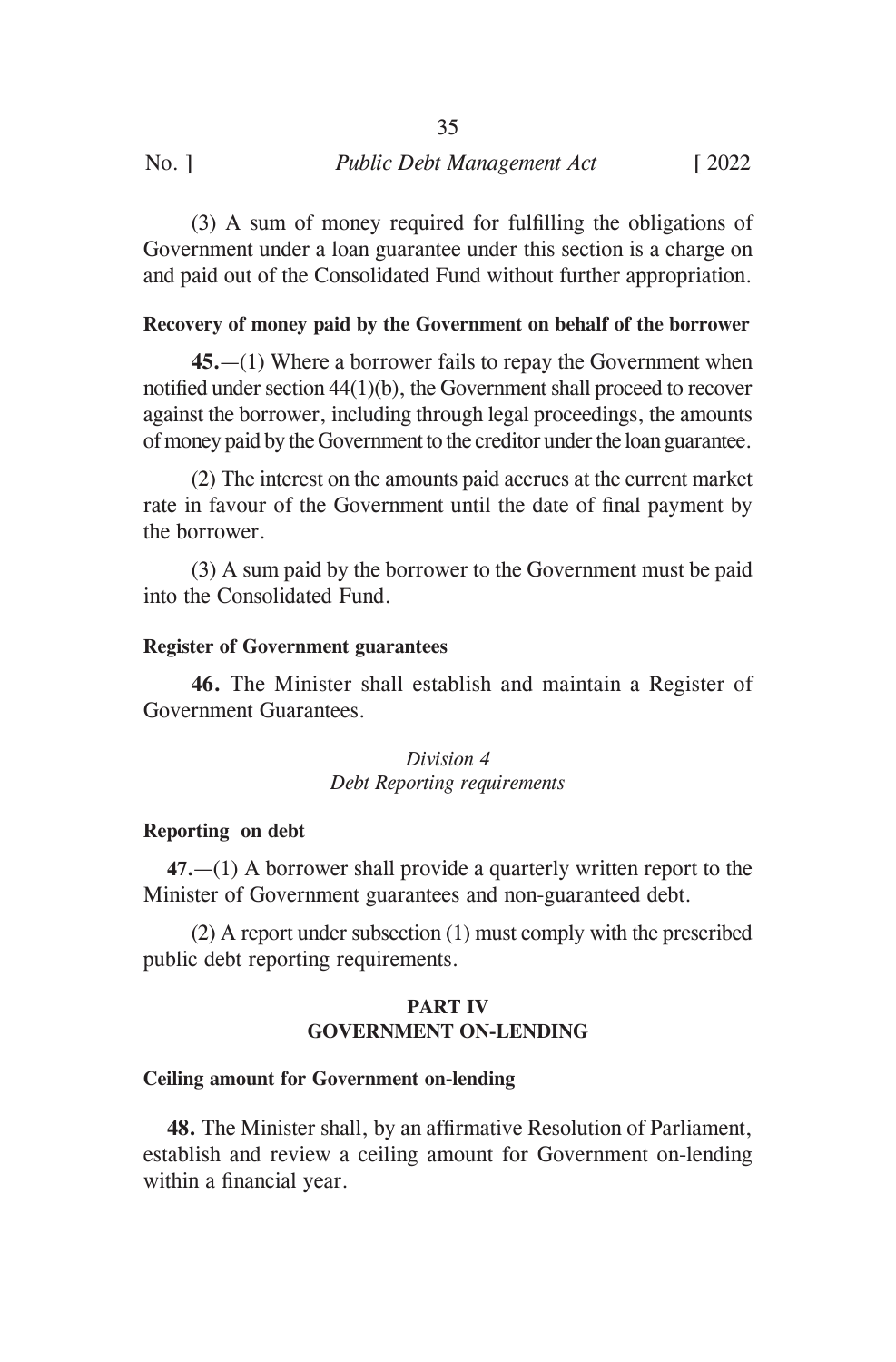### **Application for Government on-lending**

**49.**—(1) A statutory body may make an application to the Minister for Government on-lending.

- (2) An application under subsection (1) must
	- (a) specify that  $-$ 
		- (i) the purpose of the loan is to achieve a public purpose,
		- (ii) the proposed on-lending is expected to serve a specific public policy objective;
	- (b) be accompanied by  $-$ 
		- (i) the financial statements of the statutory body,
		- (ii) legal documentation or a Memorandum of Understanding that —
			- (A) is prepared by the Attorney General,
			- (B) is executed by the statutory body, and
			- (C) specifies that in the event of default by the statutory body, the statutory body commits to repaying the Government any money paid by the Government to the statutory body by means of Government on-lending.

### **Evaluation of an application for Government on-lending**

**50.**—(1) On receipt of an application for Government on-lending under section 49, the Minister shall submit to the Unit, the application for an evaluation —

(a) to determine whether —

- (i) the Government on-lending is the most appropriate mechanism for achieving the public purpose or the specific public policy objective,
- (ii) the borrower has the ability to repay the loan obligations and fulfill all payment and other obligations under the loan and related agreements,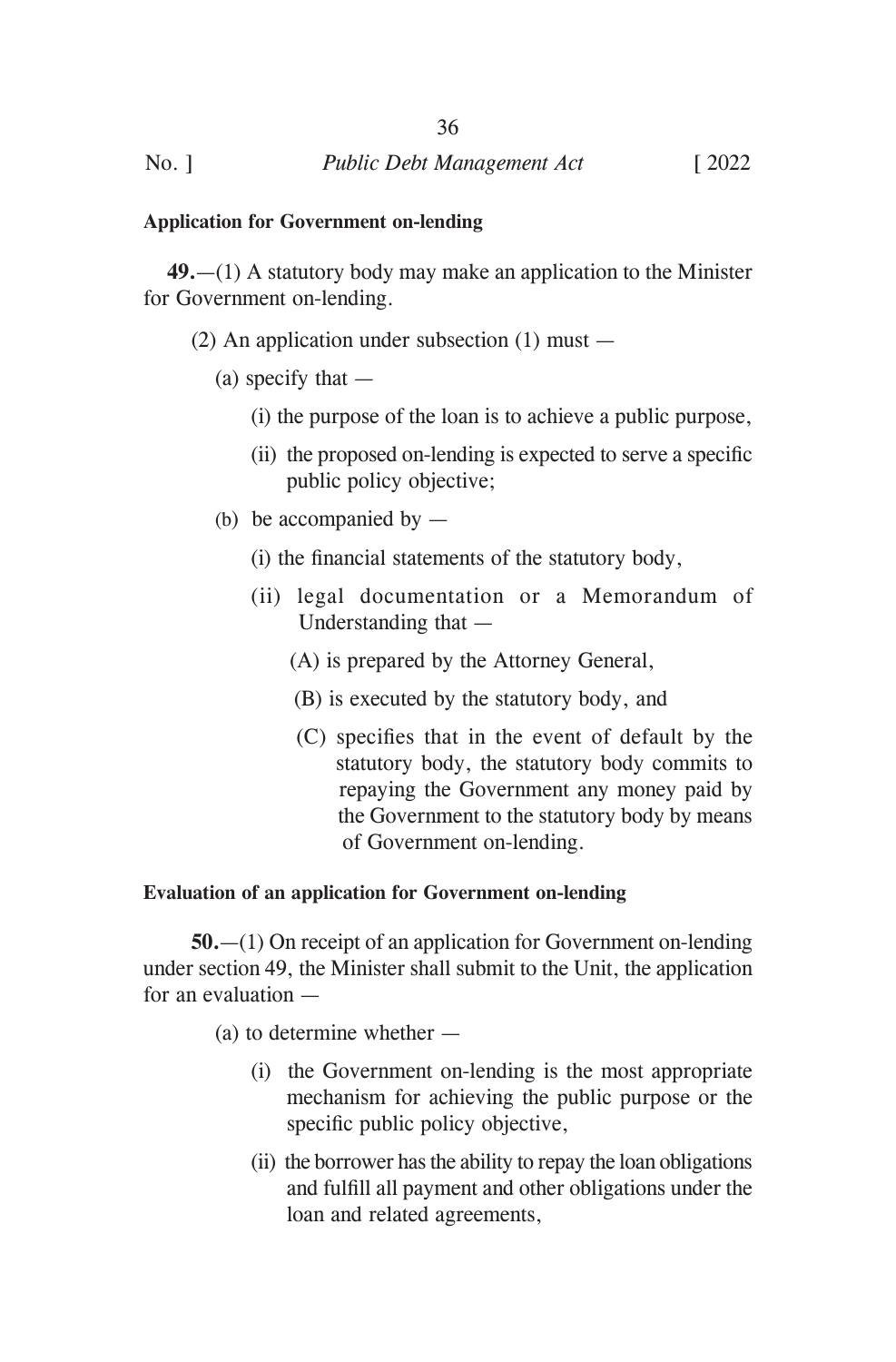(iii) the terms and conditions of the loan are consistent with the debt management objectives and the approved Strategy,

37

- (iv) the borrower is in compliance with the prescribed fiduciary and corporate governance requirements established by the Minister;
- (b) by performing a credit risk analysis of the proposed Government on-lending.

# **Recommendation of the Unit**

**51.** After conducting an evaluation under section 50, the Unit shall prepare and submit a recommendation to the Minister for the grant or refusal of the on-lending.

# **Notice of refusal of an application for Government on-lending**

**52.** The Minister shall, after receiving a recommendation for the refusal of an application for on-lending, give written notice to the statutory body of the refusal and reasons for the refusal.

# **Grant of Government on-lending**

**53.**—(1) Subject to this Act, the Minister may, on being satisfied that it is in the public interest and on behalf of Government, on-lend money to a statutory body in accordance with section 66 of the Public Finance Management Act, No. 14 of 2020.

(2) The Government on-lending must be made from a credit balance on the Consolidated Fund.

# **Notice of approval of an application for Government on-lending**

**54.**—(1) The Minister shall, after receiving a recommendation for the approval of an application for on-lending, give written notice of the approval to the statutory body.

(2) A notice under subsection (1) must —

- (a) be in writing;
- (b) specify the terms and conditions for the on-lending;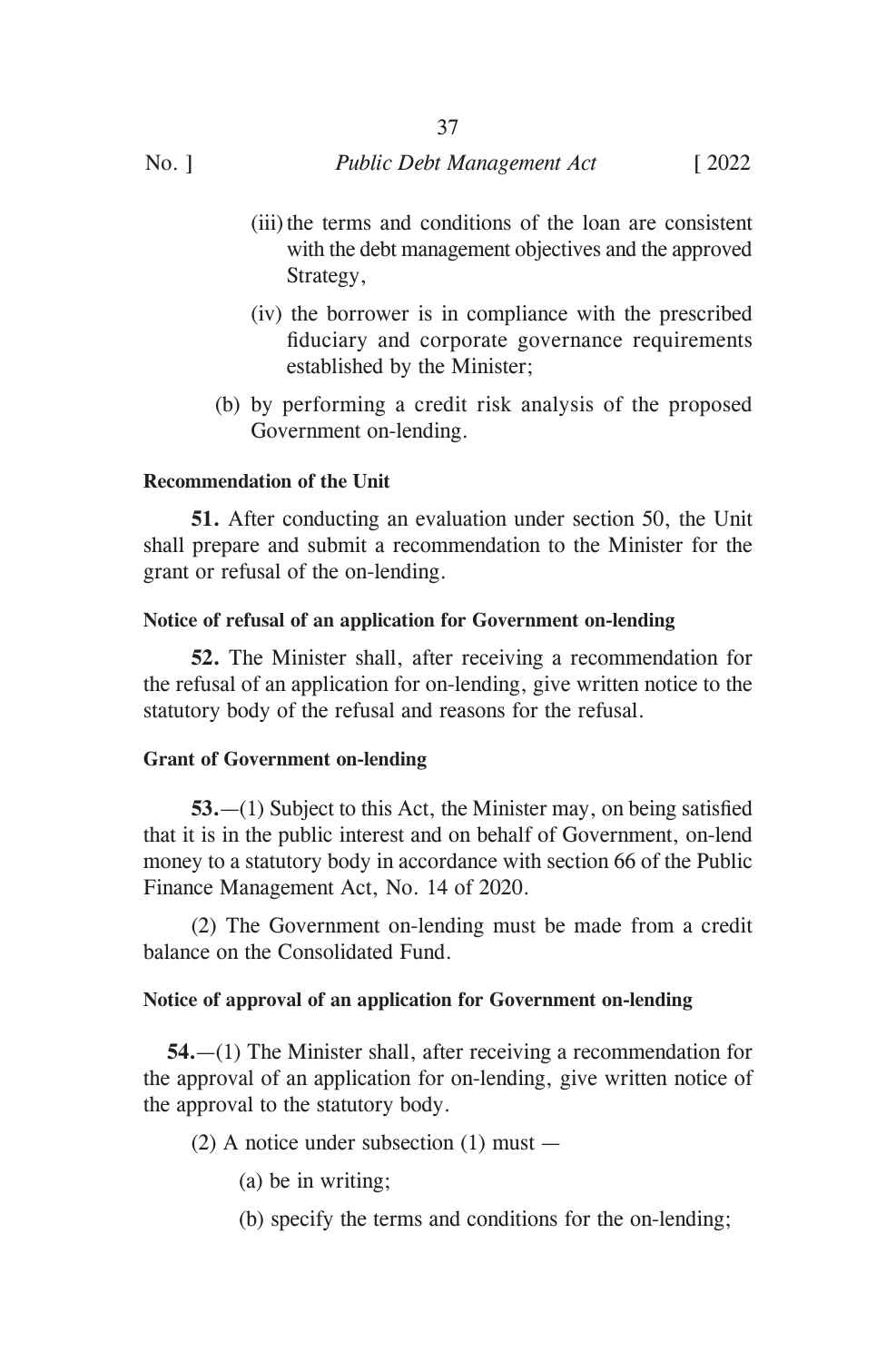| $No.$ ] | Public Debt Management Act | $\sqrt{2022}$ |
|---------|----------------------------|---------------|

(c) be signed by the Minister or a person delegated in writing by the Minister.

### **Execution of Government on-lending**

- **55.** An on-lending agreement must
	- (a) be signed by  $-$ 
		- (i) the Minister, and
		- (ii) the borrower;
	- (b) be in accordance with the loan agreement between the Government and the statutory body;
	- (c) specify the terms and conditions of the on-lending to the statutory body, including the option for Government to require full repayment of the loan prior to the maturity of the loan, where there —
		- (i) is a breach of the loan by the statutory body,
		- (ii) is an adverse material change in the financial circumstances of the statutory body, or
		- (iii) are other circumstances that may prejudice the interest of the Government.

# **Payment of interest**

**56.**—(1) A statutory body may be required to pay interest that is commensurate with the credit risk and cost of funds of the Government.

(2) The interest on the amounts paid under the loan accrues at the current market rate in favor of the Government until the date of final payment by the statutory body.

# **Fees for Government on-lending**

**57.** A statutory body may be required to pay the prescribed fee for Government on-lending which covers the administrative costs incurred by the Government for on-lending.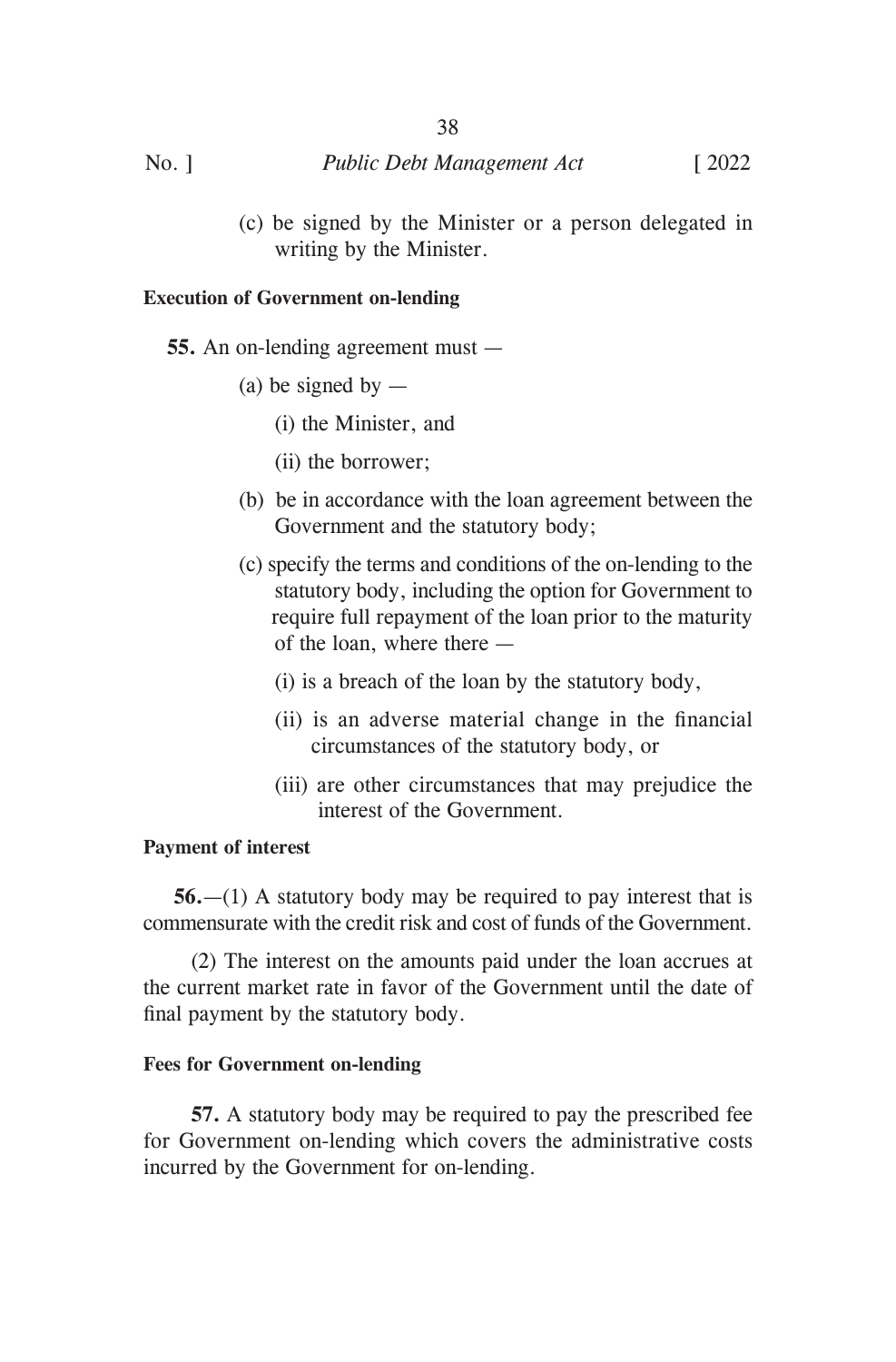| $No.$ ] | Public Debt Management Act | $\lceil 2022 \rceil$ |
|---------|----------------------------|----------------------|

### **Recovery of money paid by the Government on behalf of the borrower**

**58.** Where a statutory body fails to repay the Government, the Government shall proceed to recover against the statutory body, including through legal proceedings, the amounts of money paid by the Government to the statutory body under the on-lending agreement.

### **PART V MISCELLANEOUS**

#### **Reporting to Parliament**

**59.**—(1) The Minister shall furnish Parliament with an annual report on debt management activities, including borrowings, loan guarantees and on-lending.

- (2) An annual report under subsection (1) must
	- (a) include
		- (i) information on how the approved Strategy has been implemented over the course of the financial year,
		- (ii) debt management activities covering an evaluation of outcomes against the debt management objectives,
		- (iii) a list of all guarantees issued by Government, including, a classification of guarantees according to their probability of being called in,
		- (iv) a list of all outstanding borrowings and related debt service projections,
		- (v) a statement on the extent to which the Government debt management activities in the financial year conformed with the approved Strategy and public debt management objectives and reasons for any deviations;
	- (b) be laid before Parliament at the same time the Estimates of revenue and expenditure are being presented to Parliament.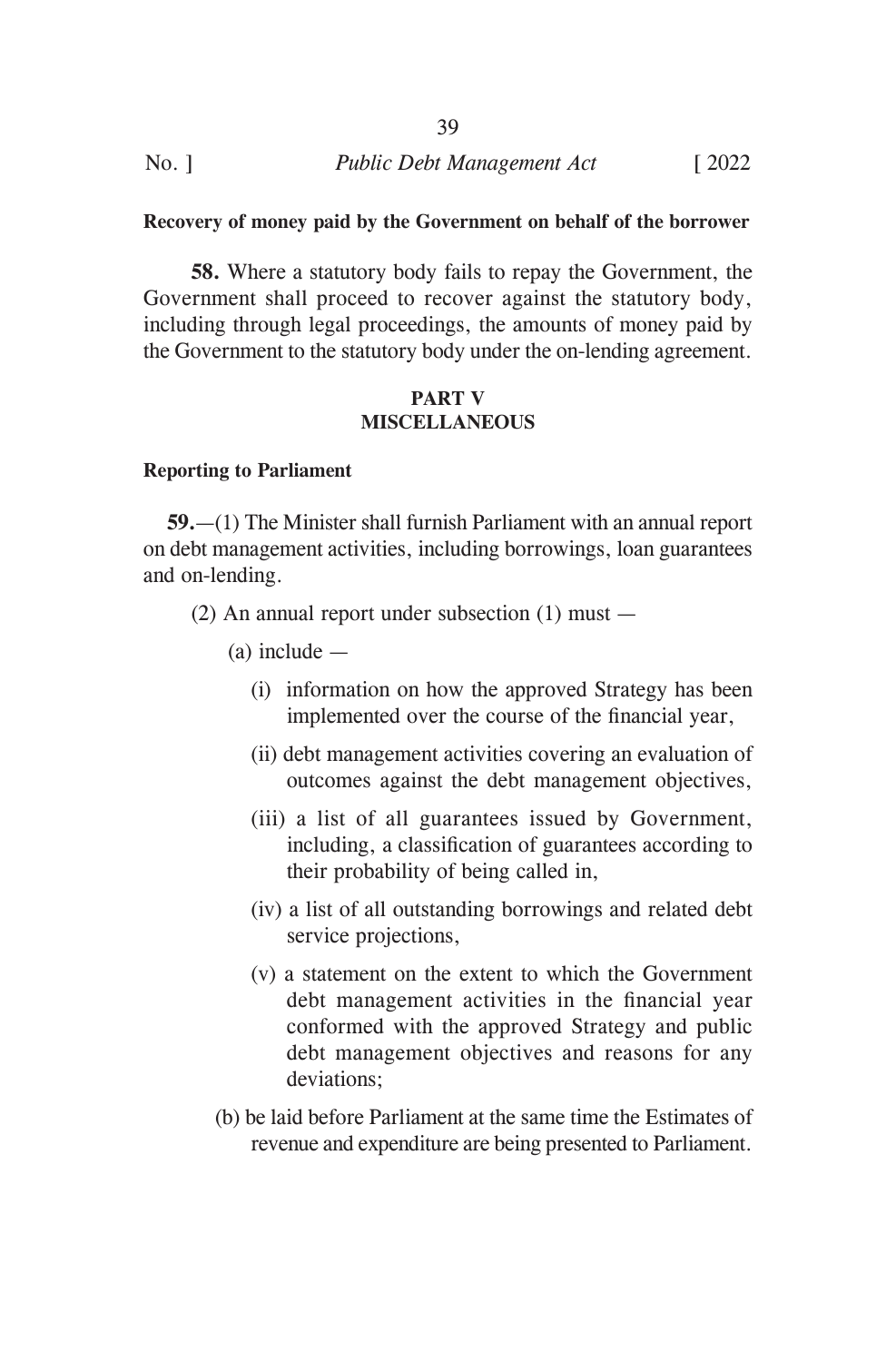# **Unauthorized Government borrowing, guarantees and lending**

**60.**—(1) Government borrowing, guarantees, on-lending or other related action purported to be undertaken on behalf of the Government by a person other than the Minister or a person delegated by the Minister, or otherwise in contravention with this Act is void and of no effect.

(2) Money received on behalf of the Government, by way of principal, in relation to a void transaction is refundable to the creditor and no further payment shall be received on behalf of the Government under the transaction.

(3) Money paid by the Government by way of principal, interest, charges or other payments in relation to a void transaction is refundable and no further payment by the Government is due.

(4) The Minister shall lay a report in Parliament, within seven days from the occurrence of the events under subsection (1).

 $(5)$  A report under subsection  $(4)$  must specify —

- (a) the causes of the contravention with this Act;
- (b) the measures taken or proposed to be taken to re-establish compliance with this Act.

# **Confidentiality of information**

**61.**—(1) A person who acquires knowledge in his or her capacity as a secretary, an officer, employee or agent of the Government shall not disclose to a person or governmental authority the identity, assets, liabilities, transactions or other information in respect of a holder except —

- (a) with the written authorization of the holder or of his or her heirs or personal representatives;
- (b) for the purpose of the performance of his or her duties within the scope of his or her employment in conformity with this Act or Rules governing the operations of the Securities Exchange and the Securities Registry;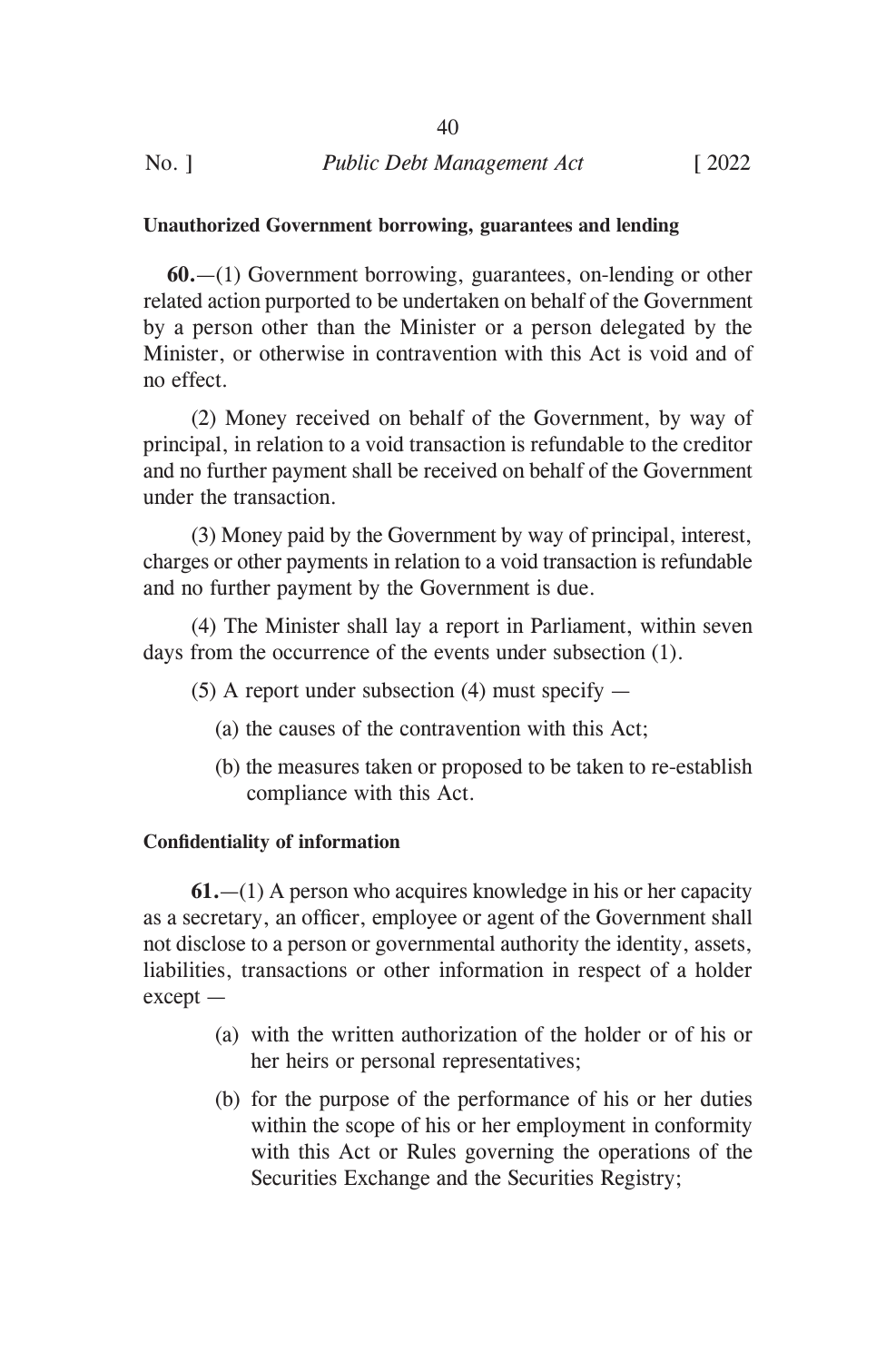- (c) when lawfully required to make disclosure by a court of competent jurisdiction within or outside Saint Lucia; or
- (d) under the laws of Saint Lucia or an agreement among the participating Governments.

(2) A person who contravenes subsection (1) commits an offence and is liable on summary conviction to a fine not exceeding twentyfive thousand dollars or to imprisonment for a term not exceeding five years or to both.

41

# **Exemption from stamp duty**

**62.** Without prejudice to the Stamp Duty Act, Cap. 15.11, stamp duty is not payable on Government securities issued or a document executed by or under the authority of the Minister under this Act.

# **Regulations**

**63.**—(1) The Minister may make Regulations generally for the purpose of giving effect to this Act.

(2) Without prejudice to the generality of subsection (1), the Minister may make Regulations —

- (a) to prescribe the process and method of issuing, registering ownership, pricing, settlement, transfer, conversion, replacement, redemption or debt service of Government securities;
- (b) to provide for fees and charges for any services provided for in this Act including services for Government securities dealers and on-lending as required;
- (c) for public debt management functions as may be required by any public debt management entity under this Act;
- (d) to undertake credit risk assessment of loan guarantee proposals;
- (e) for the manner and procedures for the issuance, clearance and settlement of Government securities, which must include —
	- (i) whether Government securities will be issued
		- (A) by private or public offering;
		- (B) on tap;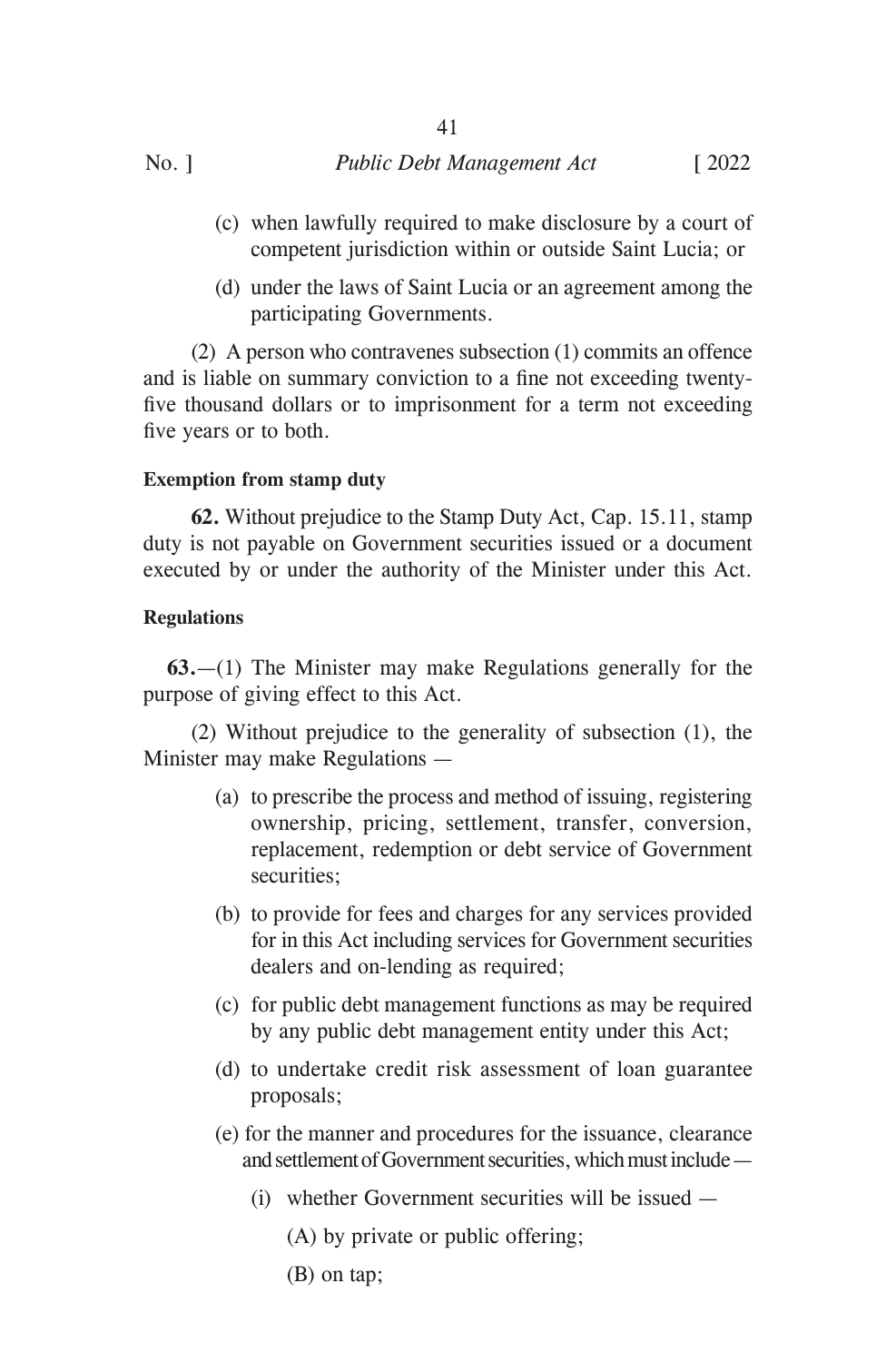- (C) by auction; or
	- (D) by other methods,
- (ii) whether Government securities are offered for sale on a competitive or other basis and whether there will be a reopening of an existing issue;
- (iii) the eligibility requirements for the purchase of Government securities;
- (iv) the methods of clearing and settlement of transactions; and.
- (v) the procedure for registration of holdings of Government securities;
- (f) for the manner and procedure for bids for Government securities;
- (g) for any other matter that is required or authorized under this Act.

(3) Where Government securities are issued by auction under subsection  $(2)(e)(i)(C)$ , the Minister shall specify the modalities for publication of an auction calendar.

# **Repeal**

**64.** The following Acts are repealed —

- (a) the Treasury Bills Act, Cap. 15.33;
- (b) the National Savings and Development Bonds Act, Cap. 15.25.

# **Transitional**

**65.**—(1) Notwithstanding section 64, nothing affects the validity of Government borrowing, whether through Government securities or otherwise, a loan guarantee issued by the Government, on-lending by the Government, any trustee or agent appointed by the Government, or an act done under the repealed Acts before the commencement of this Act.